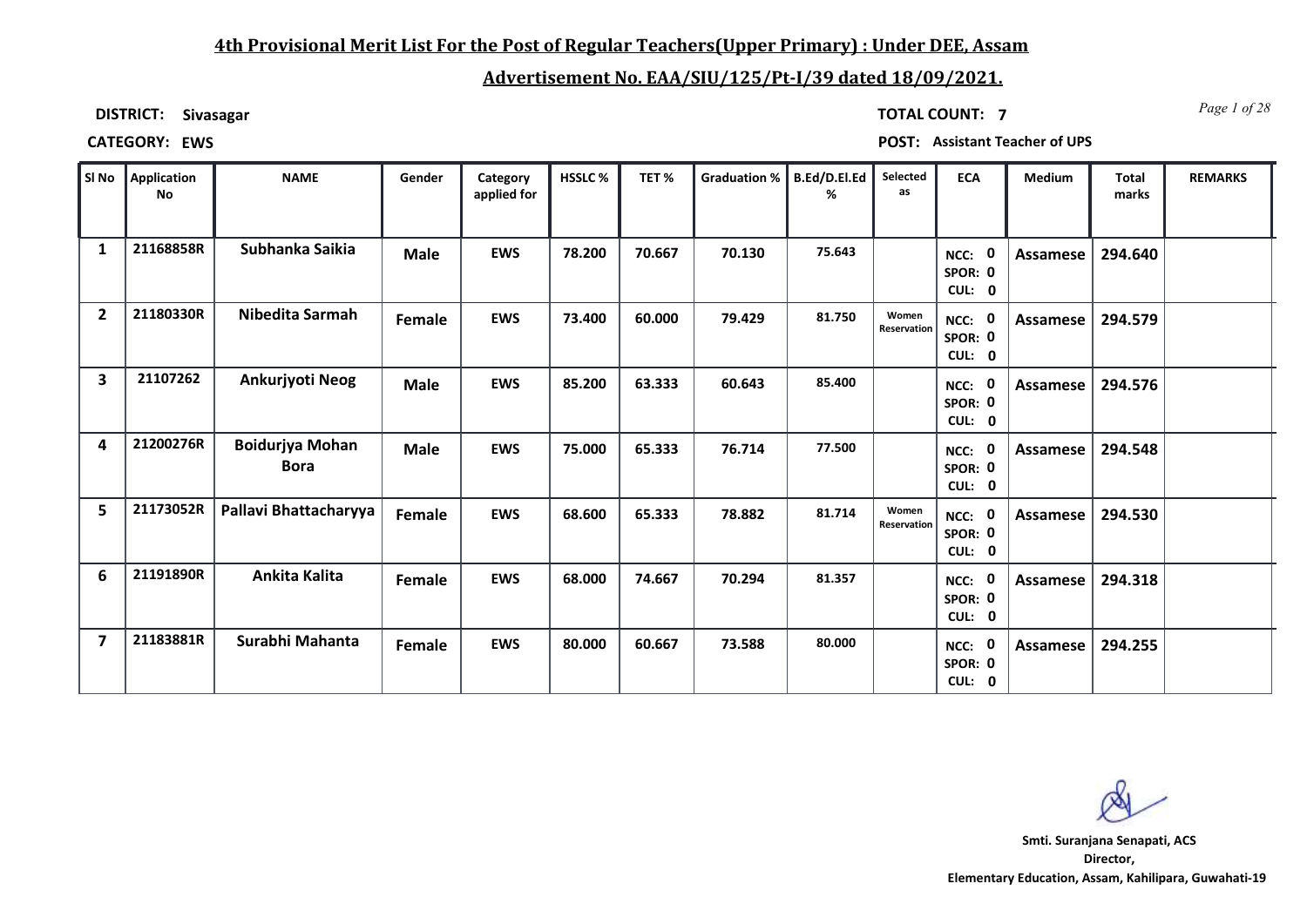| <b>DISTRICT:</b> | Sivasagar |
|------------------|-----------|
|------------------|-----------|

### **CATEGORY: PwD POST: Assistant Teacher of UPS**

**10**

47.941 69.200 **NCC:** 0

**0**

**SPOR:**

**SPOR:**

| Sl No                   | Application<br>No | <b>NAME</b>                    | Gender        | Category<br>applied for | HSSLC% | TET%   | <b>Graduation %</b> | B.Ed/D.El.Ed<br>% | Selected<br>as       | <b>ECA</b>                                                    | <b>Medium</b>   | Total<br>marks | <b>REMARKS</b>         |
|-------------------------|-------------------|--------------------------------|---------------|-------------------------|--------|--------|---------------------|-------------------|----------------------|---------------------------------------------------------------|-----------------|----------------|------------------------|
| $\mathbf{1}$            | 21174254R         | Deepshikha Dutta               | <b>Female</b> | <b>UR</b><br>PwD        | 63.200 | 64.000 | 69.222              | 62.556            | Women<br>Reservation | $\mathbf 0$<br>NCC:<br>SPOR: 0<br>CUL:<br>$\mathbf{0}$        | Assamese        | 258.978        | PwD<br>Withheld        |
| $\overline{2}$          | 21197099R         | Nayanjyoti<br><b>Bharadwaz</b> | <b>Male</b>   | <b>UR</b><br>PwD        | 71.800 | 60.000 | 67.778              | 56.667            |                      | $\mathbf 0$<br>NCC:<br>SPOR: 0<br><b>CUL:</b><br>$\mathbf{0}$ | Assamese        | 256.244        | PwD<br>Withheld        |
| $\overline{\mathbf{3}}$ | 21183865R         | Rafiqul Islam                  | <b>Male</b>   | <b>EWS</b><br>PwD       | 61.400 | 70.000 | 48.769              | 73.000            |                      | $\mathbf 0$<br>NCC:<br>SPOR: 0<br>CUL: 0                      | Assamese        | 253.169        | PwD<br>Withheld        |
| 4                       | 21191200R         | <b>Juri Borah</b>              | Female        | OBC/MOBC<br>PwD         | 61.000 | 58.000 | 65.133              | 69.000            | Women<br>Reservation | $\mathbf 0$<br>NCC:<br>SPOR: 0<br>CUL:<br>$\mathbf{0}$        | Assamese        | 253.133        | PwD<br>Withheld        |
| 5                       | 21211194R         | <b>Robiul Islam</b>            | <b>Male</b>   | <b>EWS</b><br>PwD       | 63.000 | 61.333 | 49.000              | 79.231            |                      | 0<br>NCC:<br>SPOR: 0<br>CUL:<br>$\mathbf{0}$                  | Assamese        | 252.564        | <b>PwD</b><br>Withheld |
| 6                       | 21125051          | <b>Adilur Rahman</b>           | <b>Male</b>   | <b>EWS</b><br>PwD       | 60.400 | 60.000 | 55.824              | 75.786            |                      | $\mathbf 0$<br>NCC:<br>SPOR: 0<br>CUL: 0                      | <b>Assamese</b> | 252.009        | PwD<br>Withheld        |
| $\overline{\mathbf{z}}$ | 21192330R         | <b>Bistrina Gogoi</b>          | Female        | OBC/MOBC<br>PwD         | 66.600 | 60.000 | 53.529              | 68.800            | Women<br>Reservation | 0<br>NCC:<br>SPOR: 0<br>CUL:<br>$\mathbf{0}$                  | <b>Assamese</b> | 248.929        | PwD<br>Withheld        |
| 8                       | 21212468R         | Dipankar Medhi                 | <b>Male</b>   | <b>SC</b>               | 51.800 | 55.333 | 53.059              | 77.500            |                      | 0<br>NCC:                                                     | Assamese        | 247.692        | <b>PwD</b>             |

**CUL: PwD**

**CUL: PwD**

**9 21172871R Rupam Dutta Male SC 74.600 55.333 69.200 0 Assamese 247.075 PwD** 

**0 Withheld**

**0 Withheld**

**Director, Elementary Education, Assam, Kahilipara, Guwahati-19 Smti. Suranjana Senapati, ACS**

*Page 2 of 28* **TOTAL COUNT: 17**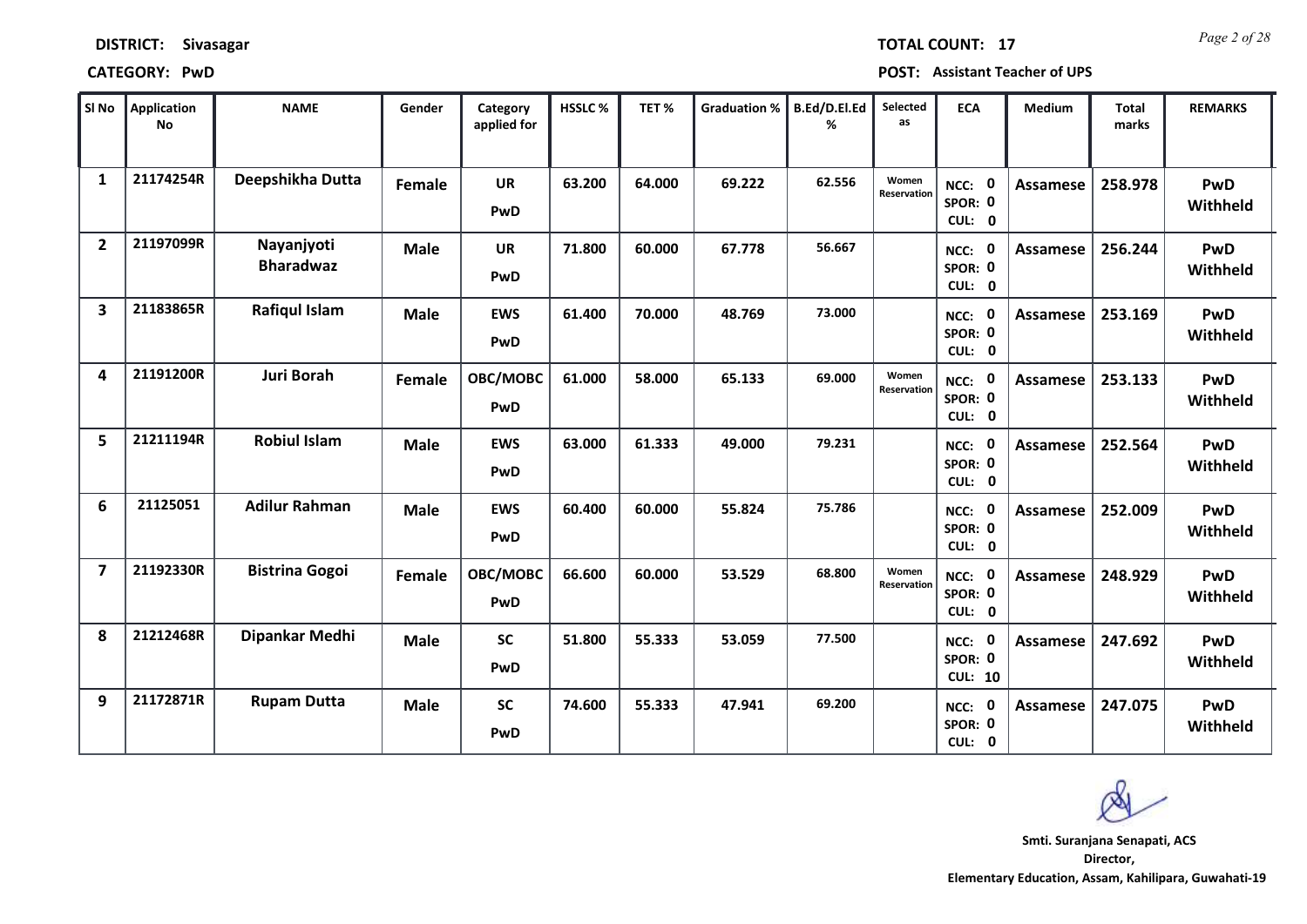| SI No | <b>Application</b><br>No | <b>NAME</b>              | Gender        | Category<br>applied for | <b>HSSLC%</b> | TET%   | Graduation % | B.Ed/D.El.Ed<br>% | Selected<br>as       | <b>ECA</b>                       | Medium          | <b>Total</b><br>marks | <b>REMARKS</b>         |
|-------|--------------------------|--------------------------|---------------|-------------------------|---------------|--------|--------------|-------------------|----------------------|----------------------------------|-----------------|-----------------------|------------------------|
| 10    | 21176321R                | <b>Biswanath Biswas</b>  | <b>Male</b>   | <b>SC</b><br>PwD        | 55.600        | 57.333 | 65.412       | 67.857            |                      | 0<br>NCC:<br>SPOR: 0<br>CUL: 0   | <b>Assamese</b> | 246.202               | <b>PwD</b><br>Withheld |
| 11    | 21183332R                | <b>Md Bahaul Islam</b>   | <b>Male</b>   | <b>EWS</b><br>PwD       | 67.000        | 56.667 | 52.875       | 69.571            |                      | NCC: 0<br>SPOR: 0<br>CUL: 0      | Assamese        | 246.113               | PwD<br>Withheld        |
| 12    | 21109050                 | Dipankar Borah           | <b>Male</b>   | <b>UR</b><br>PwD        | 52.200        | 60.000 | 52.556       | 78.714            |                      | NCC: 0<br>SPOR: 0<br>CUL: 0      | <b>Assamese</b> | 243.470               | <b>PwD</b><br>Withheld |
| 13    | 21201200R                | Rima Lama                | <b>Female</b> | OBC/MOBC<br>PwD         | 55.200        | 60.000 | 56.652       | 70.500            | Women<br>Reservation | NCC: 0<br>SPOR: 0<br>CUL: 0      | <b>Assamese</b> | 242.352               | PwD<br>Withheld        |
| 14    | 21178232R                | Debashis Bashistha       | <b>Male</b>   | <b>UR</b><br>PwD        | 65.800        | 61.333 | 55.600       | 59.000            |                      | - 0<br>NCC:<br>SPOR: 0<br>CUL: 0 | Assamese        | 241.733               | PwD<br>Withheld        |
| 15    | 21178845R                | <b>Md Mokbul Hussain</b> | <b>Male</b>   | <b>EWS</b><br>PwD       | 65.600        | 60.667 | 44.700       | 70.700            |                      | NCC: 0<br>SPOR: 0<br>CUL: 0      | <b>Assamese</b> | 241.667               | PwD<br>Withheld        |
| 16    | 21197648R                | <b>Abdul Motaleb</b>     | <b>Male</b>   | <b>EWS</b><br>PwD       | 63.200        | 63.333 | 42.500       | 72.203            |                      | - 0<br>NCC:<br>SPOR: 0<br>CUL: 0 | Assamese        | 241.236               | PwD<br>Withheld        |
| 17    | 21179442R                | Sumpi Das                | Female        | <b>SC</b><br>PwD        | 58.800        | 55.333 | 58.941       | 65.214            | Women<br>Reservation | NCC: 0<br>SPOR: 0<br>CUL: 0      | Assamese        | 238.289               | PwD<br>Withheld        |

**Director, Elementary Education, Assam, Kahilipara, Guwahati-19 Smti. Suranjana Senapati, ACS**

*Page 3 of 28* **TOTAL COUNT: 17**

## **DISTRICT: Sivasagar**

### **CATEGORY: PwD POST: Assistant Teacher of UPS**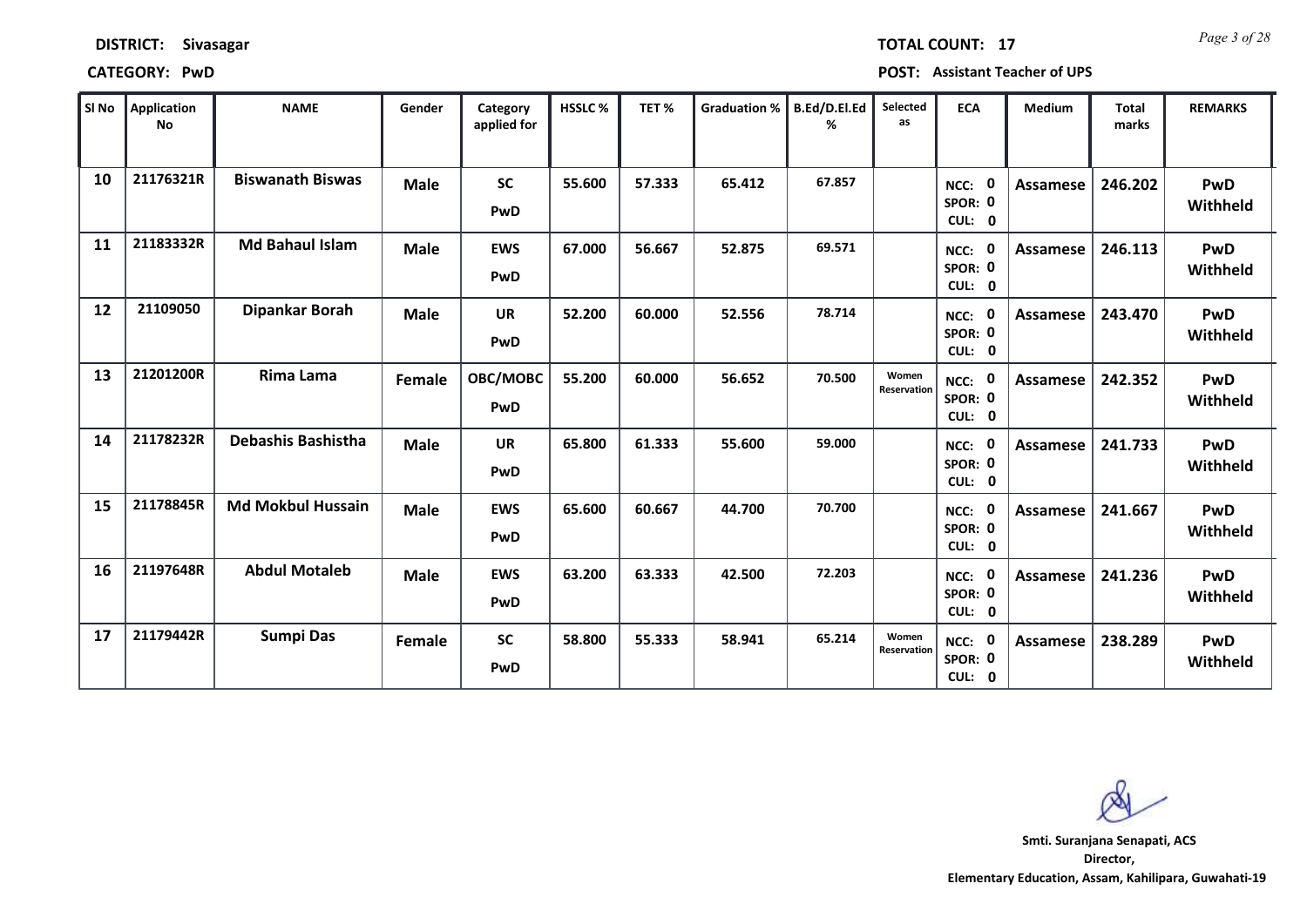*Page 4 of 28* **TOTAL COUNT: 19**

**CATEGORY: SC POST: Assistant Teacher of UPS**

| SI No          | <b>Application</b><br>No | <b>NAME</b>            | Gender      | Category<br>applied for | <b>HSSLC %</b> | TET%   | <b>Graduation %</b> | <b>B.Ed/D.El.Ed</b><br>% | Selected<br>as       | <b>ECA</b>                                | Medium          | <b>Total</b><br>marks | <b>REMARKS</b> |
|----------------|--------------------------|------------------------|-------------|-------------------------|----------------|--------|---------------------|--------------------------|----------------------|-------------------------------------------|-----------------|-----------------------|----------------|
| $\mathbf{1}$   | 21194705R                | <b>Swapna Biswas</b>   | Female      | <b>SC</b>               | 69.200         | 64.000 | 73.929              | 83.050                   | Women<br>Reservation | 0<br>NCC:<br>SPOR: 0<br>CUL: 0            | <b>Assamese</b> | 290.179               |                |
| $\overline{2}$ | 21178231R                | <b>Bismita Sharma</b>  | Female      | <b>SC</b>               | 75.000         | 70.000 | 70.143              | 73.857                   | Women<br>Reservation | NCC: 0<br>SPOR: 0<br>CUL: 0               | <b>Assamese</b> | 289.000               |                |
| 3              | 21175966R                | <b>Dharitri Saikia</b> | Female      | <b>SC</b>               | 78.800         | 55.333 | 69.294              | 75.000                   | Women<br>Reservation | NCC: 0<br><b>SPOR: 10</b><br>CUL: 0       | <b>Assamese</b> | 288.427               |                |
| 4              | 21174305R                | <b>Manika Roy</b>      | Female      | <b>SC</b>               | 77.200         | 55.333 | 78.471              | 77.143                   | Women<br>Reservation | $\mathbf{0}$<br>NCC:<br>SPOR: 0<br>CUL: 0 | <b>Assamese</b> | 288.147               |                |
| 5              | 21173764R                | <b>Pranjal Deka</b>    | <b>Male</b> | <b>SC</b>               | 78.000         | 61.333 | 69.941              | 77.357                   |                      | NCC: 0<br>SPOR: 0<br>CUL: 0               | <b>Assamese</b> | 286.632               |                |
| 6              | 21182032R                | <b>Parismita Das</b>   | Female      | <b>SC</b>               | 81.600         | 64.667 | 72.714              | 65.667                   | Women<br>Reservation | NCC: 0<br>SPOR: 0<br>CUL: 0               | <b>Assamese</b> | 284.648               |                |
| $\overline{7}$ | 21168084R                | Lakshi Prova Das       | Female      | <b>SC</b>               | 63.800         | 63.333 | 75.941              | 80.786                   | Women<br>Reservation | NCC: 0<br>SPOR: 0<br>CUL: 0               | <b>Assamese</b> | 283.860               |                |
| 8              | 21120142                 | Pinki Bania            | Female      | <b>SC</b>               | 79.200         | 64.667 | 67.647              | 72.071                   |                      | <b>NCC: 0</b><br>SPOR: 0<br>CUL: 0        | <b>Assamese</b> | 283.585               |                |
| 9              | 21113766                 | <b>Pranita Das</b>     | Female      | <b>SC</b>               | 85.200         | 55.333 | 67.588              | 74.900                   |                      | 0<br>NCC:<br>SPOR: 0<br>CUL: 0            | <b>Assamese</b> | 283.022               |                |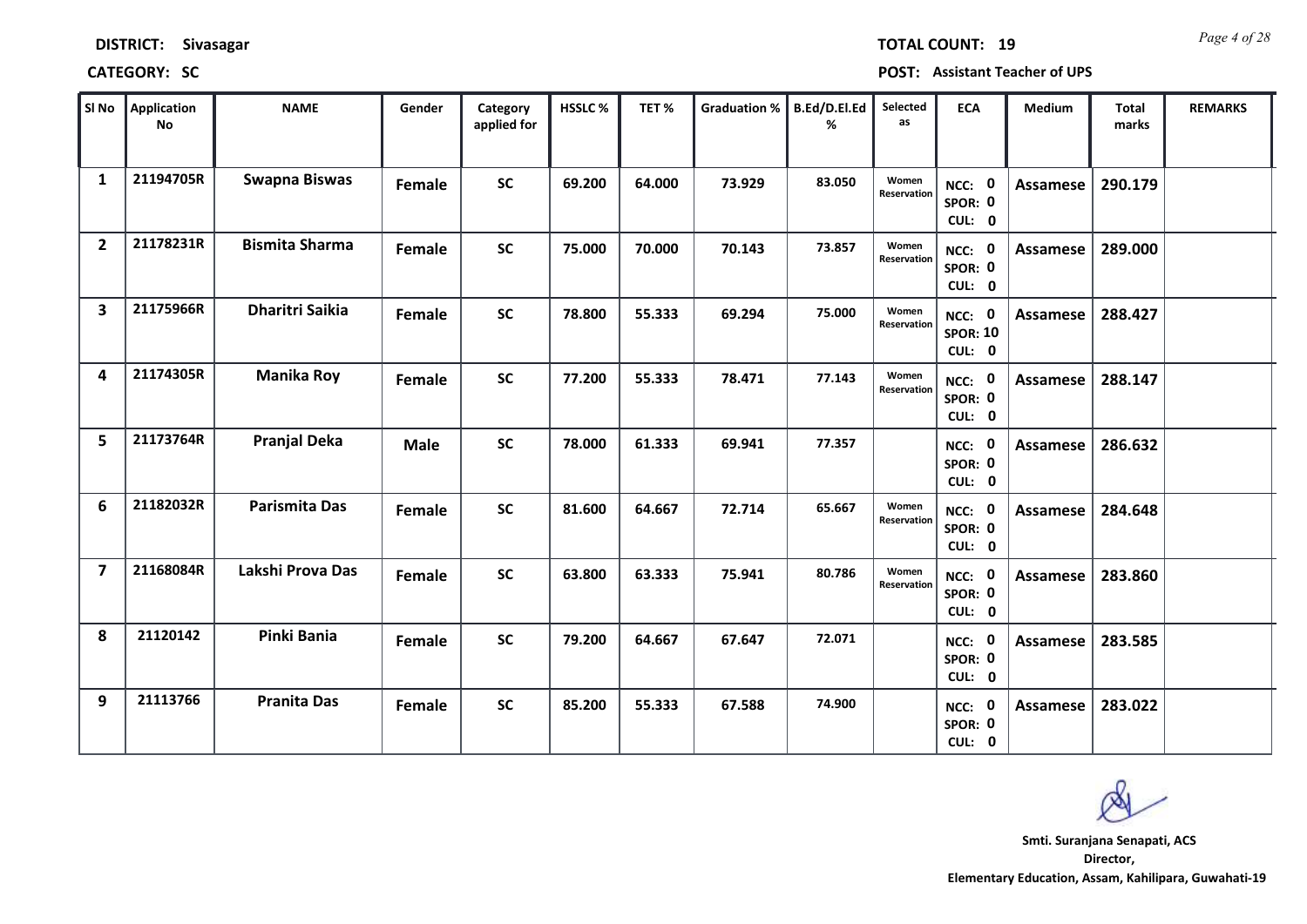| SI No | Application<br><b>No</b> | <b>NAME</b>              | Gender      | Category<br>applied for | HSSLC% | TET%   | <b>Graduation %</b> | B.Ed/D.El.Ed<br>% | Selected<br>as | <b>ECA</b>                         | Medium   | <b>Total</b><br>marks | <b>REMARKS</b> |
|-------|--------------------------|--------------------------|-------------|-------------------------|--------|--------|---------------------|-------------------|----------------|------------------------------------|----------|-----------------------|----------------|
| 10    | 21185745R                | Chimi Deka               | Female      | <b>SC</b>               | 73.800 | 58.667 | 70.500              | 79.786            |                | NCC: 0<br>SPOR: 0<br>CUL: 0        | Assamese | 282.752               |                |
| 11    | 21198772R                | <b>Hitashree Hira</b>    | Female      | ${\sf SC}$              | 87.400 | 55.333 | 60.000              | 79.000            |                | NCC: 0<br>SPOR: 0<br>CUL: 0        | Assamese | 281.733               |                |
| 12    | 21195164R                | <b>Ritu Mani Das</b>     | Female      | <b>SC</b>               | 66.400 | 61.333 | 78.286              | 75.571            |                | NCC: 0<br>SPOR: 0<br>CUL: 0        | Assamese | 281.590               |                |
| 13    | 21189283R                | <b>Madhusmita Das</b>    | Female      | <b>SC</b>               | 78.000 | 62.667 | 68.357              | 72.429            |                | NCC: 0<br>SPOR: 0<br>CUL: 0        | Assamese | 281.452               |                |
| 14    | 21170178R                | Jyotimala Hazarika       | Female      | <b>SC</b>               | 81.200 | 66.667 | 65.700              | 67.444            |                | NCC: 0<br>SPOR: 0<br>CUL: 0        | Assamese | 281.011               |                |
| 15    | 21174172R                | Noyanmoni Hazarika       | Female      | <b>SC</b>               | 81.200 | 56.000 | 65.286              | 78.500            |                | NCC: 0<br>SPOR: 0<br>CUL: 0        | Assamese | 280.986               |                |
| 16    | 21177455R                | <b>Abhijit Pathak</b>    | <b>Male</b> | <b>SC</b>               | 67.400 | 67.333 | 68.941              | 77.000            |                | NCC: 0<br>SPOR: 0<br>CUL: 0        | Assamese | 280.675               |                |
| 17    | 21168838R                | Kangkan Kakati           | Male        | <b>SC</b>               | 79.800 | 62.667 | 69.882              | 67.700            |                | <b>NCC: 0</b><br>SPOR: 0<br>CUL: 0 | Assamese | 280.049               |                |
| 18    | 21207360R                | <b>Tiken Chandra Das</b> | <b>Male</b> | SC                      | 73.000 | 66.667 | 71.100              | 69.214            |                | <b>NCC: 0</b><br>SPOR: 0<br>CUL: 0 | Assamese | 279.981               |                |

# **CATEGORY: SC POST: Assistant Teacher of UPS**

**DISTRICT: Sivasagar**

*Page 5 of 28* **TOTAL COUNT: 19**

т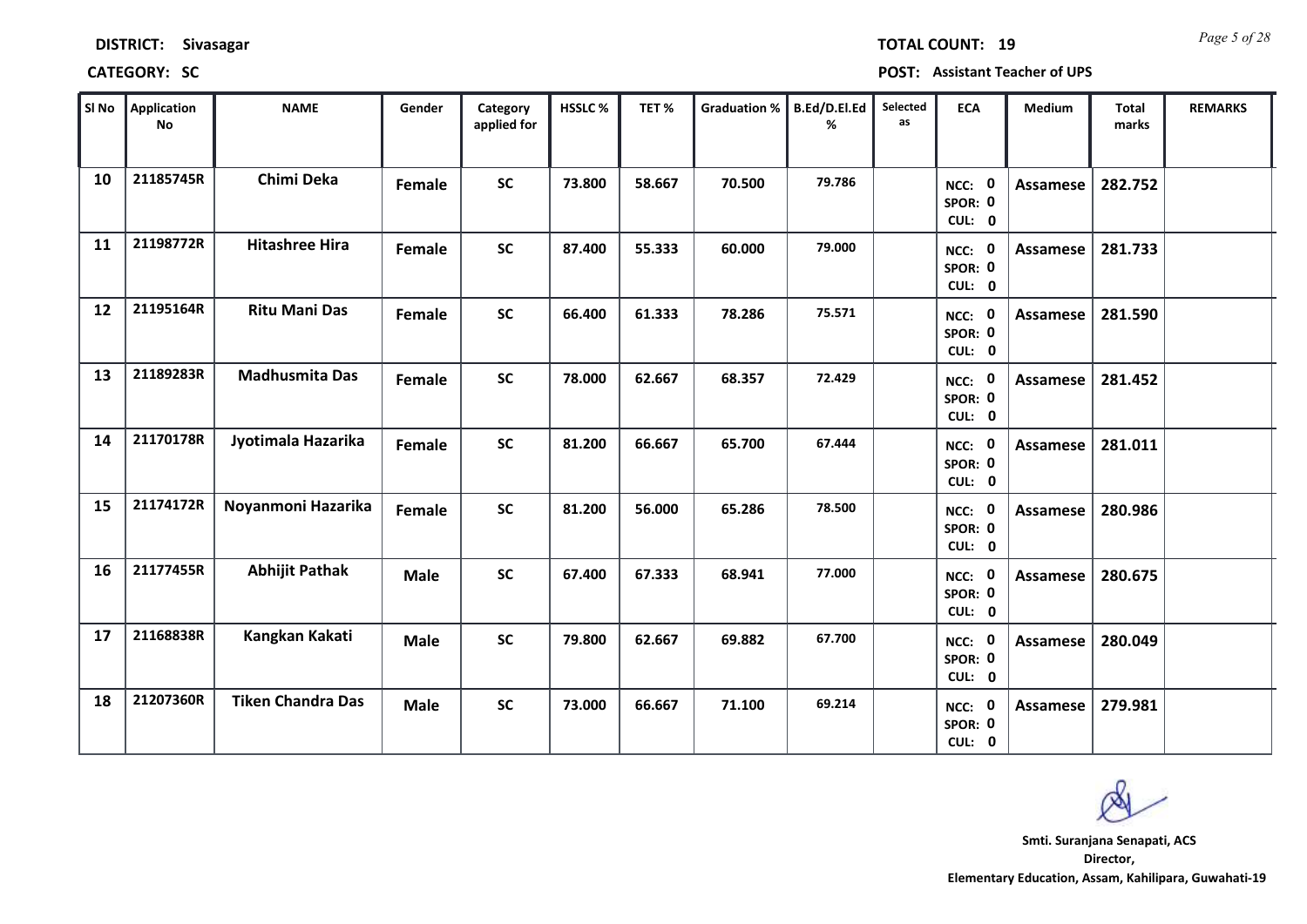*Page 6 of 28* **TOTAL COUNT: 19**

**DISTRICT: Sivasagar**

**CATEGORY: SC POST: Assistant Teacher of UPS**

| SI No | <b>Application</b><br>No | <b>NAME</b>         | Gender | Category<br>applied for | <b>HSSLC</b> % | TET %  | Graduation %   B.Ed/D.El.Ed | %      | Selected<br>as | <b>ECA</b>                       | <b>Medium</b> | Total<br>marks | <b>REMARKS</b> |
|-------|--------------------------|---------------------|--------|-------------------------|----------------|--------|-----------------------------|--------|----------------|----------------------------------|---------------|----------------|----------------|
| 19    | 21181706R                | <b>Sankar Singh</b> | Male   | <b>SC</b>               | 79.600         | 62.000 | 61.706                      | 76.200 |                | . റ<br>NCC:<br>SPOR: 0<br>CUL: 0 | Assamese I    | 279.506        |                |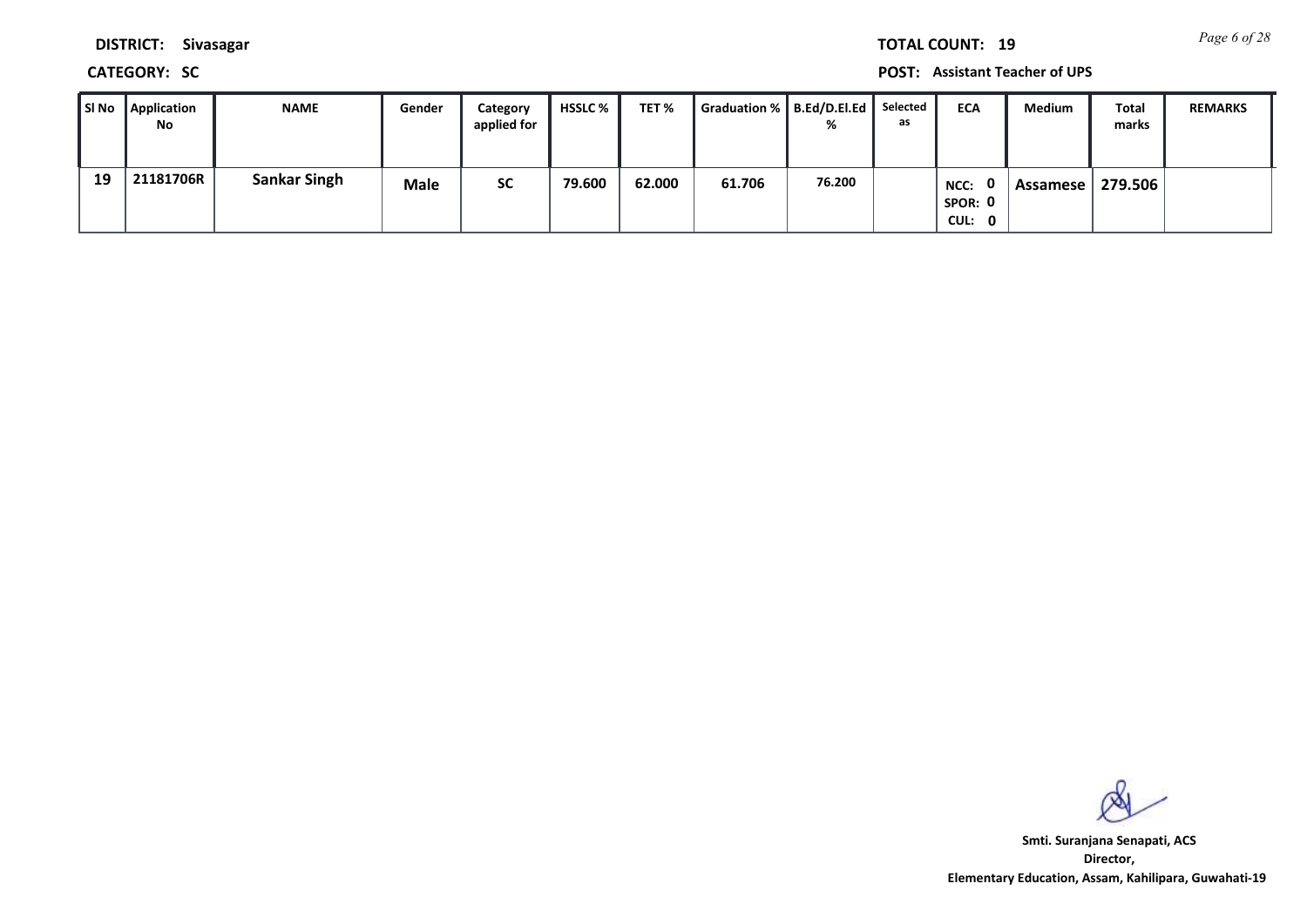| SI No                   | <b>Application</b><br><b>No</b> | <b>NAME</b>            | Gender      | Category<br>applied for | <b>HSSLC%</b> | TET%   | <b>Graduation %</b> | B.Ed/D.El.Ed<br>% | Selected<br>as       | <b>ECA</b>                         | Medium          | Total<br>marks | <b>REMARKS</b> |
|-------------------------|---------------------------------|------------------------|-------------|-------------------------|---------------|--------|---------------------|-------------------|----------------------|------------------------------------|-----------------|----------------|----------------|
| $\mathbf{1}$            | 21190890R                       | <b>Yeari Dokey</b>     | Female      | <b>STH</b>              | 78.400        | 64.667 | 56.889              | 77.850            | Women<br>Reservation | NCC: 0<br>SPOR: 0<br>CUL: 0        | Assamese        | 277.806        |                |
| $\overline{2}$          | 21191127R                       | Dipshikha Shyam        | Female      | <b>STH</b>              | 60.200        | 59.333 | 75.714              | 70.857            | Women<br>Reservation | NCC: 0<br>SPOR: 0<br>CUL: 0        | Assamese        | 266.105        |                |
| $\overline{\mathbf{3}}$ | 21174975R                       | Karishma Shyam         | Female      | <b>STH</b>              | 54.600        | 68.000 | 64.643              | 73.700            | Women<br>Reservation | NCC: 0<br>SPOR: 0<br>CUL: 0        | <b>Assamese</b> | 260.943        |                |
| 4                       | 21181424R                       | <b>Arup Engti</b>      | <b>Male</b> | <b>STH</b>              | 52.000        | 58.667 | 51.059              | 70.200            |                      | 0<br>NCC:<br>SPOR: 0<br>CUL: 0     | <b>Assamese</b> | 231.925        |                |
| 5                       | 21191532R                       | Sajina Debragede       | Female      | <b>STH</b>              | 62.000        | 59.333 | 44.444              | 65.450            | Women<br>Reservation | NCC: 0<br>SPOR: 0<br>CUL: 0        | <b>Assamese</b> | 231.228        |                |
| 6                       | 21167735R                       | Rajesh Sangma          | <b>Male</b> | <b>STH</b>              | 55.200        | 55.333 | 44.667              | 74.429            |                      | NCC: 0<br>SPOR: 0<br>CUL: 0        | Assamese        | 229.629        |                |
| $\overline{\mathbf{z}}$ | 21180348R                       | <b>Ranu Bordoloi</b>   | Female      | <b>STH</b>              | 44.000        | 55.333 | 57.436              | 71.750            | Women<br>Reservation | NCC: 0<br>SPOR: 0<br>CUL: 0        | Assamese        | 228.519        |                |
| 8                       | 21189623R                       | <b>Nangsom Phalung</b> | Female      | <b>STH</b>              | 63.400        | 59.333 | 36.111              | 67.889            | Women<br>Reservation | <b>NCC: 0</b><br>SPOR: 0<br>CUL: 0 | <b>Assamese</b> | 226.733        |                |
| 9                       | 21168749R                       | Mayuri Mithi           | Female      | <b>STH</b>              | 40.000        | 59.333 | 57.529              | 67.500            | Women<br>Reservation | <b>NCC: 0</b><br>SPOR: 0<br>CUL: 0 | Assamese        | 224.363        |                |

### **CATEGORY: STH POST: Assistant Teacher of UPS**

*Page 7 of 28* **TOTAL COUNT: 13**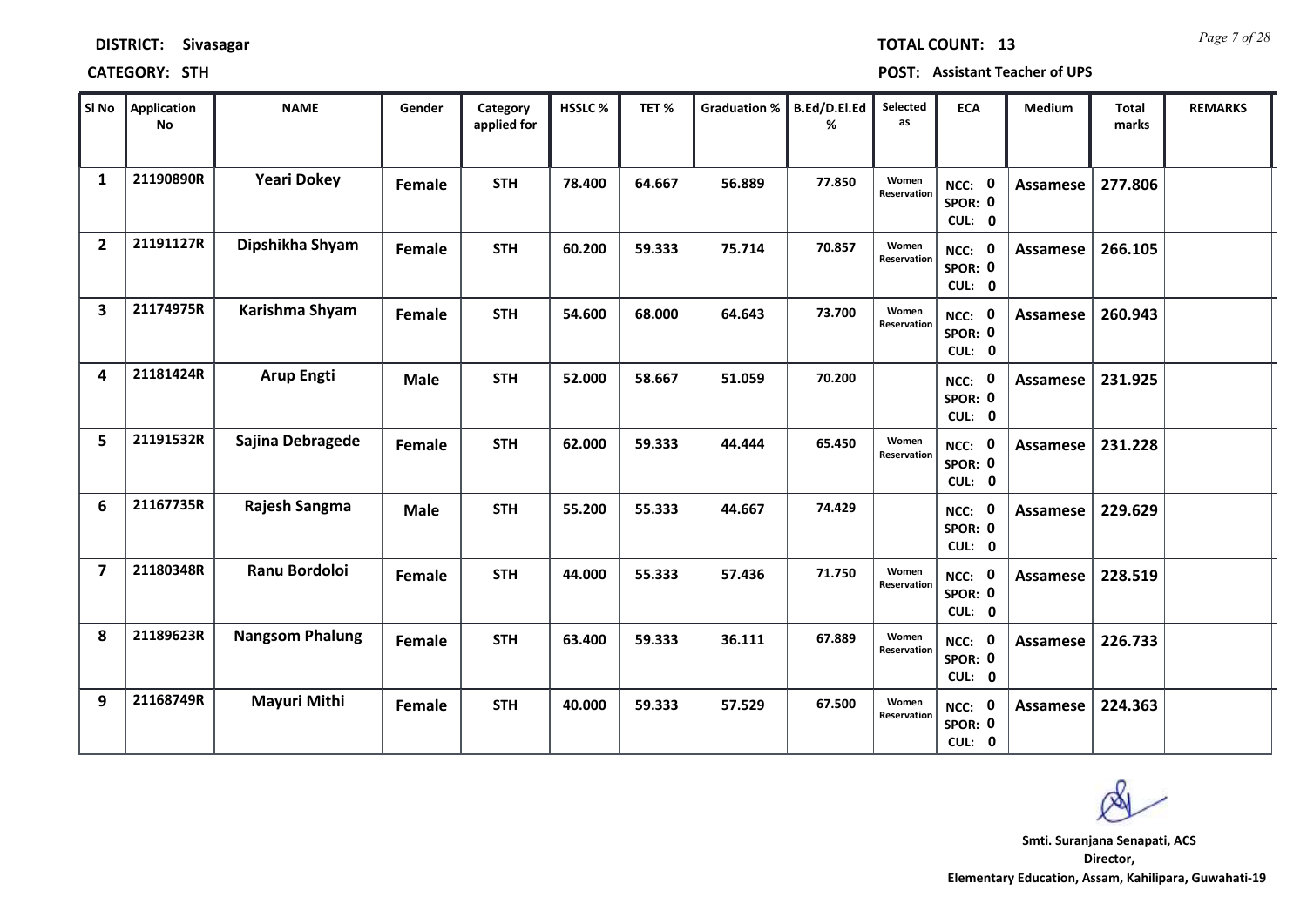| DISTRICT: | <b>Sivasagar</b> |
|-----------|------------------|
|-----------|------------------|

**CATEGORY: STH POST: Assistant Teacher of UPS**

| SI No | Application<br>No | <b>NAME</b>             | Gender      | Category<br>applied for | <b>HSSLC%</b> | TET%   | Graduation % | B.Ed/D.El.Ed<br>% | Selected<br>as              | <b>ECA</b>                                  | Medium   | <b>Total</b><br>marks | <b>REMARKS</b> |
|-------|-------------------|-------------------------|-------------|-------------------------|---------------|--------|--------------|-------------------|-----------------------------|---------------------------------------------|----------|-----------------------|----------------|
| 10    | 21200127R         | <b>Barnali Bongjang</b> | Female      | <b>STH</b>              | 41.200        | 62.667 | 53.400       | 65.286            | Women<br><b>Reservation</b> | $\mathbf 0$<br>NCC:<br>SPOR: 0<br>CUL:<br>0 | Assamese | 222.552               |                |
| 11    | 21169013R         | Jackulin Hansepi        | Female      | <b>STH</b>              | 42.000        | 60.667 | 45.400       | 73.214            |                             | 0<br>NCC:<br>SPOR: 0<br>CUL: 0              | Assamese | 221.281               |                |
| 12    | 21191158R         | Arabinda Deuri          | <b>Male</b> | <b>STH</b>              | 53.200        | 55.333 | 42.059       | 67.850            |                             | 0<br>NCC:<br>SPOR: 0<br>CUL: 0              | Assamese | 218.442               |                |
| 13    | 21193907R         | <b>Jimlee Mither</b>    | Female      | <b>STH</b>              | 51.600        | 56.000 | 36.500       | 70.900            |                             | 0<br>NCC:<br>SPOR: 0<br>CUL:<br>0           | Assamese | 215.000               |                |

**Director, Elementary Education, Assam, Kahilipara, Guwahati-19 Smti. Suranjana Senapati, ACS**

*Page 8 of 28* **TOTAL COUNT: 13**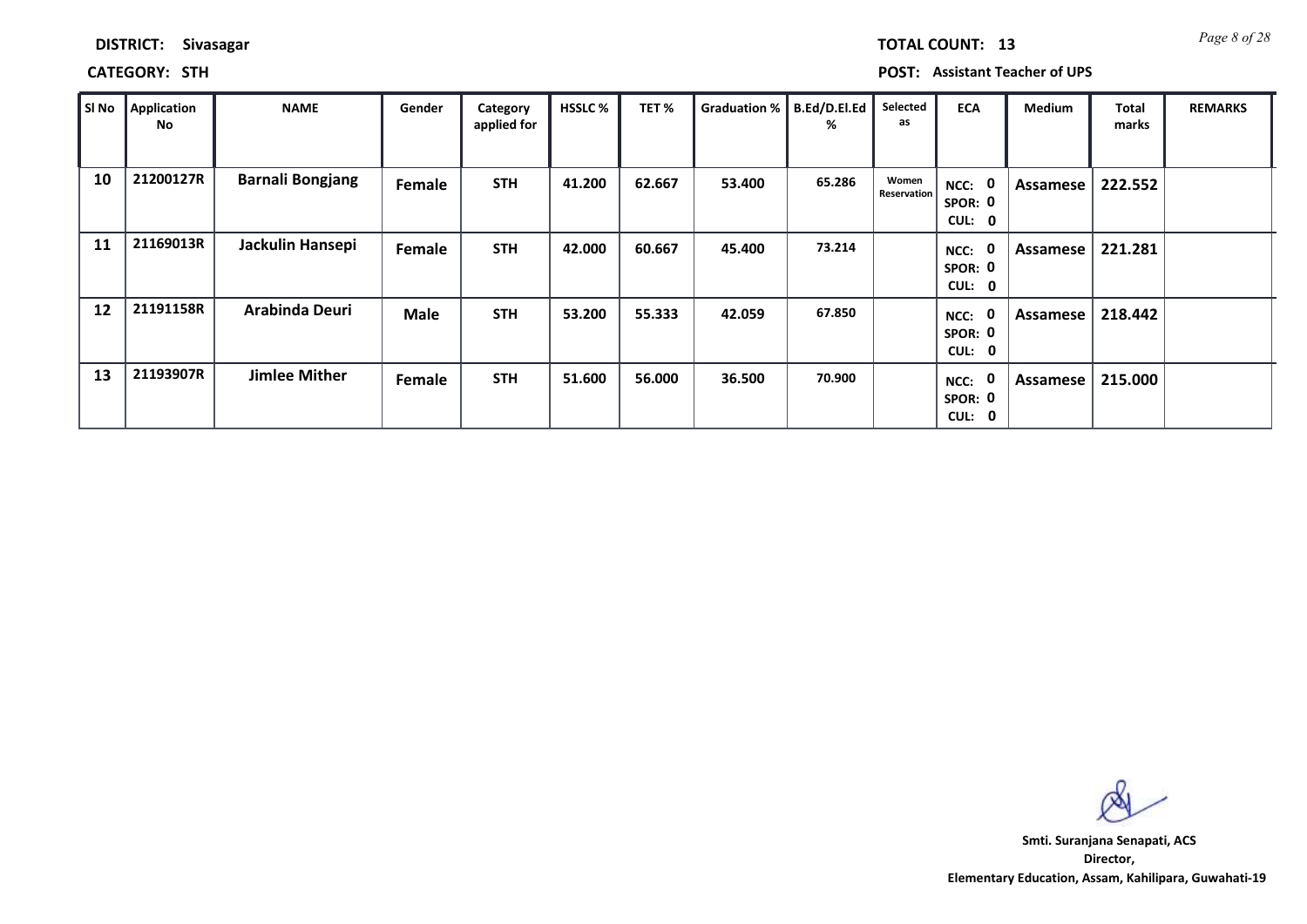| SI No                   | Application<br><b>No</b> | <b>NAME</b>           | Gender      | Category<br>applied for | HSSLC% | TET%   | <b>Graduation %</b> | B.Ed/D.El.Ed<br>% | Selected<br>as       | <b>ECA</b>                         | Medium          | <b>Total</b><br>marks | <b>REMARKS</b> |
|-------------------------|--------------------------|-----------------------|-------------|-------------------------|--------|--------|---------------------|-------------------|----------------------|------------------------------------|-----------------|-----------------------|----------------|
| $\mathbf{1}$            | 21167224R                | Puja Sonowal          | Female      | <b>STP</b>              | 74.600 | 55.333 | 80.357              | 75.750            | Women<br>Reservation | NCC: 0<br>SPOR: 0<br>CUL: 0        | Assamese        | 286.040               |                |
| $\overline{2}$          | 21184300R                | <b>Gambhir Patir</b>  | <b>Male</b> | <b>STP</b>              | 77.000 | 62.667 | 73.714              | 72.500            |                      | NCC: 0<br>SPOR: 0<br>CUL: 0        | <b>Assamese</b> | 285.881               |                |
| $\overline{\mathbf{3}}$ | 21166564R                | <b>Madhab Borah</b>   | <b>Male</b> | <b>STP</b>              | 78.200 | 55.333 | 70.929              | 80.700            |                      | NCC: 0<br>SPOR: 0<br>CUL: 0        | <b>Assamese</b> | 285.162               |                |
| 4                       | 21177516R                | <b>Himadri Bora</b>   | Female      | <b>STP</b>              | 78.400 | 62.667 | 73.500              | 70.400            | Women<br>Reservation | NCC: 0<br>SPOR: 0<br>CUL: 0        | <b>Assamese</b> | 284.967               |                |
| 5                       | 21170597R                | <b>Borsha Sonowal</b> | Female      | <b>STP</b>              | 78.200 | 55.333 | 77.286              | 72.714            | Women<br>Reservation | NCC: 0<br>SPOR: 0<br>CUL: 0        | <b>Assamese</b> | 283.533               |                |
| 6                       | 21208333R                | Chayanika Hazarika    | Female      | <b>STP</b>              | 82.000 | 55.333 | 73.000              | 72.750            | Women<br>Reservation | NCC: 0<br>SPOR: 0<br>CUL: 0        | <b>Assamese</b> | 283.083               |                |
| $\overline{\mathbf{z}}$ | 21194485R                | Jupitara Hazarika     | Female      | <b>STP</b>              | 82.200 | 62.000 | 64.143              | 72.900            | Women<br>Reservation | NCC: 0<br>SPOR: 0<br>CUL: 0        | Assamese        | 281.243               |                |
| 8                       | 21175491R                | Rupjyoti Sonowal      | Female      | <b>STP</b>              | 70.800 | 73.333 | 76.214              | 58.778            | Women<br>Reservation | <b>NCC: 0</b><br>SPOR: 0<br>CUL: 0 | <b>Assamese</b> | 279.125               |                |
| 9                       | 21181178R                | Nitumoni Patir        | Female      | <b>STP</b>              | 70.000 | 58.000 | 72.429              | 78.550            | Women<br>Reservation | <b>NCC: 0</b><br>SPOR: 0<br>CUL: 0 | Assamese        | 278.979               |                |

### **CATEGORY: STP POST: Assistant Teacher of UPS**

*Page 9 of 28* **TOTAL COUNT: 32**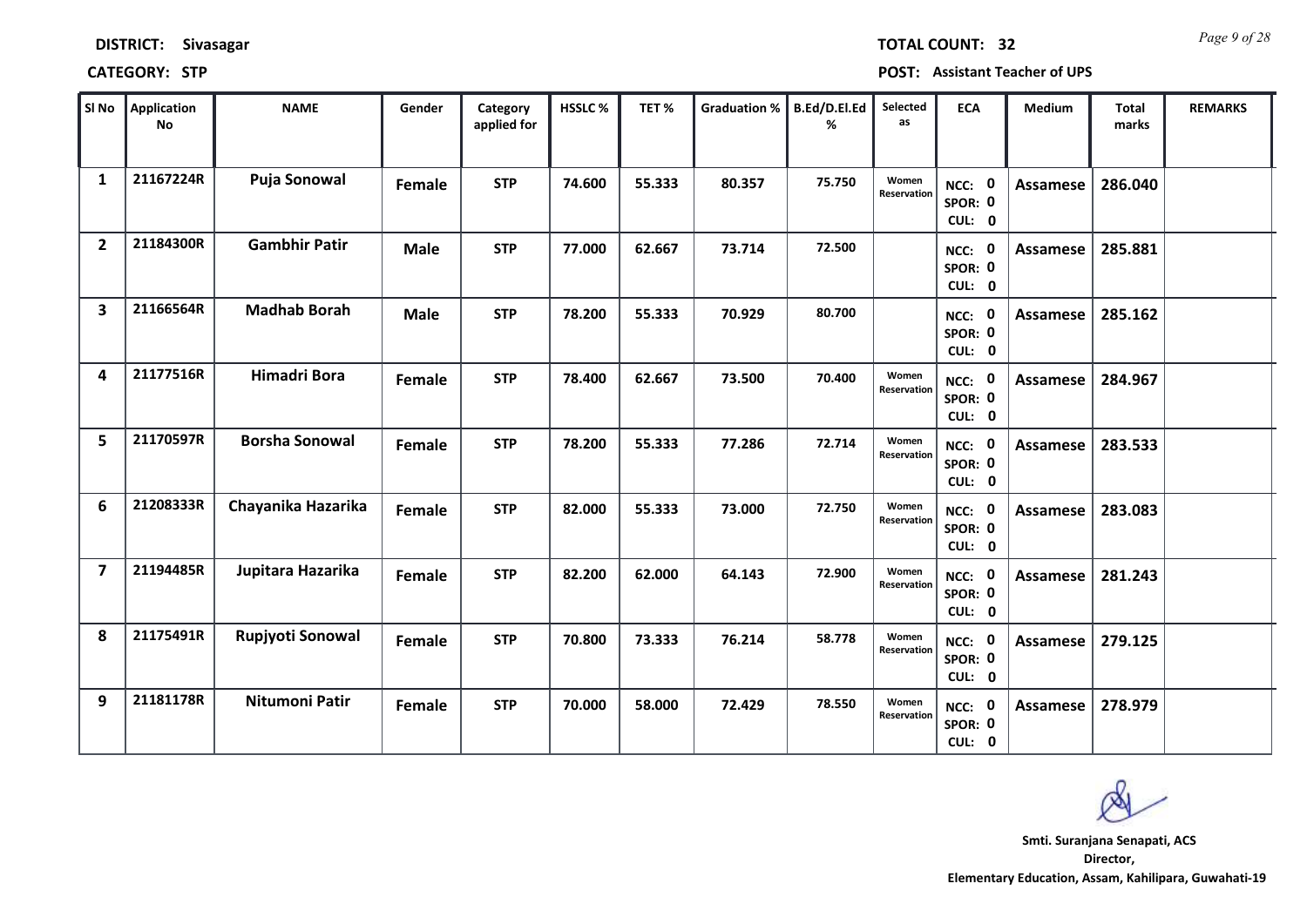| Sl No | <b>Application</b><br><b>No</b> | <b>NAME</b>          | Gender      | Category<br>applied for | HSSLC% | TET%   | <b>Graduation %</b> | B.Ed/D.El.Ed<br>% | Selected<br>as       | <b>ECA</b>                               | Medium          | <b>Total</b><br>marks | <b>REMARKS</b> |
|-------|---------------------------------|----------------------|-------------|-------------------------|--------|--------|---------------------|-------------------|----------------------|------------------------------------------|-----------------|-----------------------|----------------|
| 10    | 21175666R                       | <b>Pranjal Pegu</b>  | <b>Male</b> | <b>STP</b>              | 75.800 | 55.333 | 69.071              | 77.900            |                      | NCC: 0<br>SPOR: 0<br>CUL: 0              | <b>Assamese</b> | 278.105               |                |
| 11    | 21176425R                       | <b>Anna Mili</b>     | Female      | <b>STP</b>              | 70.400 | 62.667 | 70.071              | 74.800            | Women<br>Reservation | NCC: 0<br>SPOR: 0<br>CUL: 0              | <b>Assamese</b> | 277.938               |                |
| 12    | 21179925R                       | Mayuri Kachari       | Female      | <b>STP</b>              | 75.000 | 65.333 | 57.929              | 73.750            | Women<br>Reservation | - 5<br>NCC:<br>SPOR: 0<br>CUL: 0         | <b>Assamese</b> | 277.012               | $\mathbf 0$    |
| 13    | 21174394R                       | Tulumoni Borsaikia   | Female      | <b>STP</b>              | 76.200 | 61.333 | 67.071              | 72.214            | Women<br>Reservation | NCC: 0<br>SPOR: 0<br>CUL: 0              | <b>Assamese</b> | 276.819               |                |
| 14    | 21178833R                       | Geni Pao             | <b>Male</b> | <b>STP</b>              | 70.600 | 57.333 | 71.778              | 77.000            |                      | NCC: 0<br>SPOR: 0<br>CUL: 0              | Assamese        | 276.711               |                |
| 15    | 21179972R                       | <b>Matoo Thengal</b> | Female      | <b>STP</b>              | 80.000 | 55.333 | 66.500              | 74.850            |                      | NCC: 0<br>SPOR: 0<br>CUL: 0              | <b>Assamese</b> | 276.683               |                |
| 16    | 21112250                        | Kashmiri Saikia      | Female      | <b>STP</b>              | 72.800 | 61.333 | 69.071              | 73.357            |                      | $\mathbf 0$<br>NCC:<br>SPOR: 0<br>CUL: 0 | <b>Assamese</b> | 276.562               |                |
| 17    | 21180542R                       | Sanghamitra Deuri    | Female      | <b>STP</b>              | 69.200 | 58.000 | 68.000              | 81.357            |                      | NCC: 0<br>SPOR: 0<br>CUL: 0              | <b>Assamese</b> | 276.557               |                |
| 18    | 21166468R                       | Puja Borah           | Female      | <b>STP</b>              | 70.800 | 56.000 | 72.214              | 77.350            |                      | NCC: 0<br>SPOR: 0<br>CUL: 0              | Assamese        | 276.364               |                |

**Director, Elementary Education, Assam, Kahilipara, Guwahati-19 Smti. Suranjana Senapati, ACS**

*Page 10 of 28* **TOTAL COUNT: 32**

a ka

### **DISTRICT: Sivasagar**

### **CATEGORY: STP POST: Assistant Teacher of UPS**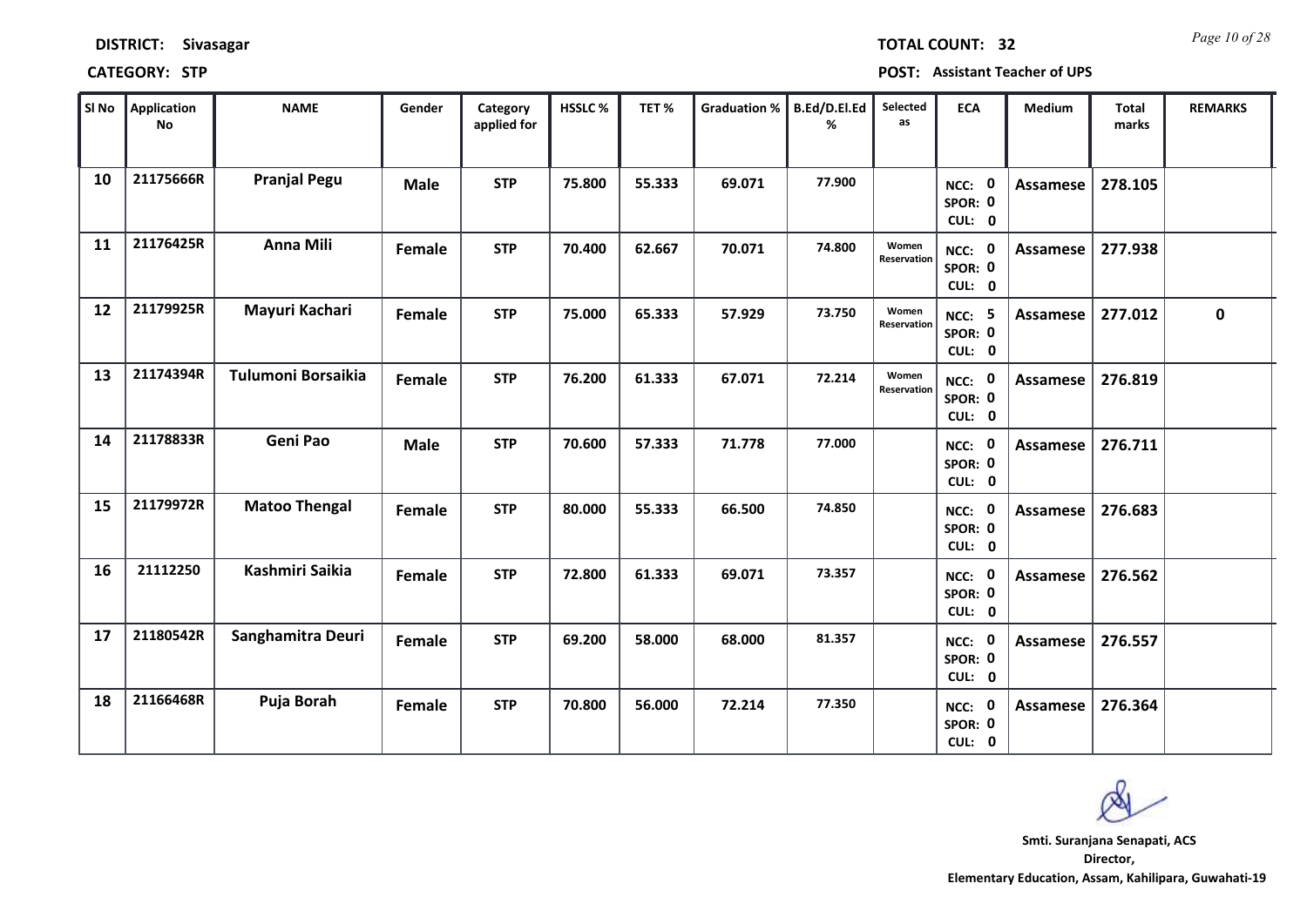| SI No | <b>Application</b><br><b>No</b> | <b>NAME</b>               | Gender      | Category<br>applied for | HSSLC% | TET%   | <b>Graduation %</b> | <b>B.Ed/D.El.Ed</b><br>℅ | Selected<br>as | <b>ECA</b>                         | Medium          | Total<br>marks | <b>REMARKS</b> |
|-------|---------------------------------|---------------------------|-------------|-------------------------|--------|--------|---------------------|--------------------------|----------------|------------------------------------|-----------------|----------------|----------------|
| 19    | 21177032R                       | Swapna Bharali            | Female      | <b>STP</b>              | 76.000 | 67.333 | 67.706              | 65.222                   |                | NCC: 0<br>SPOR: 0<br>CUL: 0        | Assamese        | 276.261        |                |
| 20    | 21115676                        | Priyanki Kaman            | Female      | <b>STP</b>              | 72.600 | 58.667 | 66.714              | 78.200                   |                | NCC: 0<br>SPOR: 0<br>CUL: 0        | Assamese        | 276.181        | $\mathbf 0$    |
| 21    | 21113388                        | Jusmita Saikia            | Female      | <b>STP</b>              | 73.000 | 56.000 | 67.929              | 78.714                   |                | NCC: 0<br>SPOR: 0<br>CUL: 0        | <b>Assamese</b> | 275.643        |                |
| 22    | 21185858R                       | Lakhindhar Taye           | <b>Male</b> | <b>STP</b>              | 66.000 | 70.000 | 68.786              | 70.786                   |                | NCC: 0<br>SPOR: 0<br>CUL: 0        | Assamese        | 275.571        |                |
| 23    | 21199100R                       | <b>Julee Saikia</b>       | Female      | <b>STP</b>              | 66.800 | 61.333 | 65.714              | 81.500                   |                | NCC: 0<br>SPOR: 0<br>CUL: 0        | Assamese        | 275.348        |                |
| 24    | 21169464R                       | <b>Mridula Basumatary</b> | Female      | <b>STP</b>              | 64.600 | 62.667 | 67.357              | 80.500                   |                | NCC: 0<br>SPOR: 0<br>CUL: 0        | Assamese        | 275.124        |                |
| 25    | 21180199R                       | Sidartha Sonowal          | <b>Male</b> | <b>STP</b>              | 73.200 | 63.333 | 57.929              | 80.400                   |                | NCC: 0<br>SPOR: 0<br>CUL: 0        | Assamese        | 274.862        |                |
| 26    | 21200673R                       | Smriti Sikha Borah        | Female      | <b>STP</b>              | 77.000 | 64.667 | 70.571              | 62.444                   |                | <b>NCC: 0</b><br>SPOR: 0<br>CUL: 0 | Assamese        | 274.683        |                |
| 27    | 21167935R                       | <b>Ilura Kuli</b>         | Female      | <b>STP</b>              | 70.800 | 55.333 | 73.500              | 74.857                   |                | <b>NCC: 0</b><br>SPOR: 0<br>CUL: 0 | Assamese        | 274.490        |                |

**CATEGORY: STP POST: Assistant Teacher of UPS**

### **DISTRICT: Sivasagar**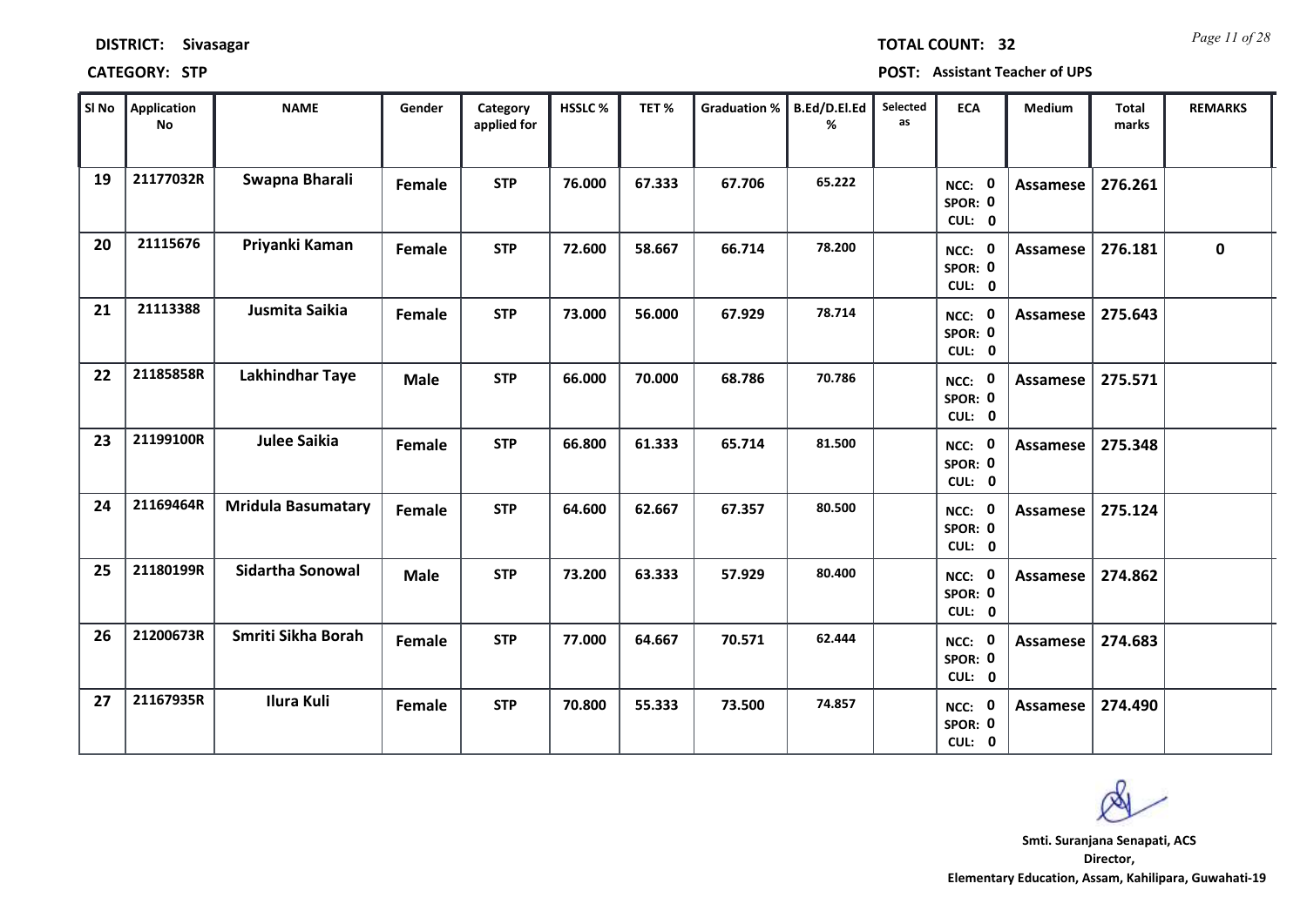| <b>DISTRICT:</b> | <b>Sivasagar</b> |
|------------------|------------------|
|------------------|------------------|

**CATEGORY: STP POST: Assistant Teacher of UPS**

| SI No | <b>Application</b><br>No | <b>NAME</b>          | Gender      | Category<br>applied for | <b>HSSLC %</b> | TET%   | Graduation % | B.Ed/D.El.Ed<br>% | Selected<br>as | <b>ECA</b>                                         | Medium   | <b>Total</b><br>marks | <b>REMARKS</b> |
|-------|--------------------------|----------------------|-------------|-------------------------|----------------|--------|--------------|-------------------|----------------|----------------------------------------------------|----------|-----------------------|----------------|
| 28    | 21169948R                | Dipika Kuli          | Female      | <b>STP</b>              | 61.000         | 64.000 | 68.571       | 80.714            |                | 0<br>NCC:<br>SPOR: 0<br><b>CUL:</b><br>0           | Assamese | 274.286               |                |
| 29    | 21170505R                | Nikumoni Hazarika    | Female      | <b>STP</b>              | 73.400         | 56.667 | 68.750       | 74.900            |                | 0<br>NCC:<br>SPOR: 0<br><b>CUL:</b><br>0           | Assamese | 273.717               |                |
| 30    | 21180435R                | <b>Binita Patiri</b> | Female      | <b>STP</b>              | 81.000         | 58.667 | 64.529       | 69.500            |                | 0<br>NCC:<br>SPOR: 0<br>CUL:<br>$\mathbf 0$        | Assamese | 273.696               |                |
| 31    | 21169819R                | <b>Akash Deori</b>   | <b>Male</b> | <b>STP</b>              | 69.000         | 64.667 | 72.500       | 67.500            |                | 0<br>NCC:<br>SPOR: 0<br><b>CUL:</b><br>$\mathbf 0$ | Assamese | 273.667               |                |
| 32    | 21182382R                | Kankana Sonowal      | Female      | <b>STP</b>              | 84.600         | 59.333 | 66.286       | 63.444            |                | 0<br>NCC:<br>SPOR: 0<br>CUL:<br>$\mathbf 0$        | Assamese | 273.663               |                |

**Director, Elementary Education, Assam, Kahilipara, Guwahati-19 Smti. Suranjana Senapati, ACS**

*Page 12 of 28* **TOTAL COUNT: 32**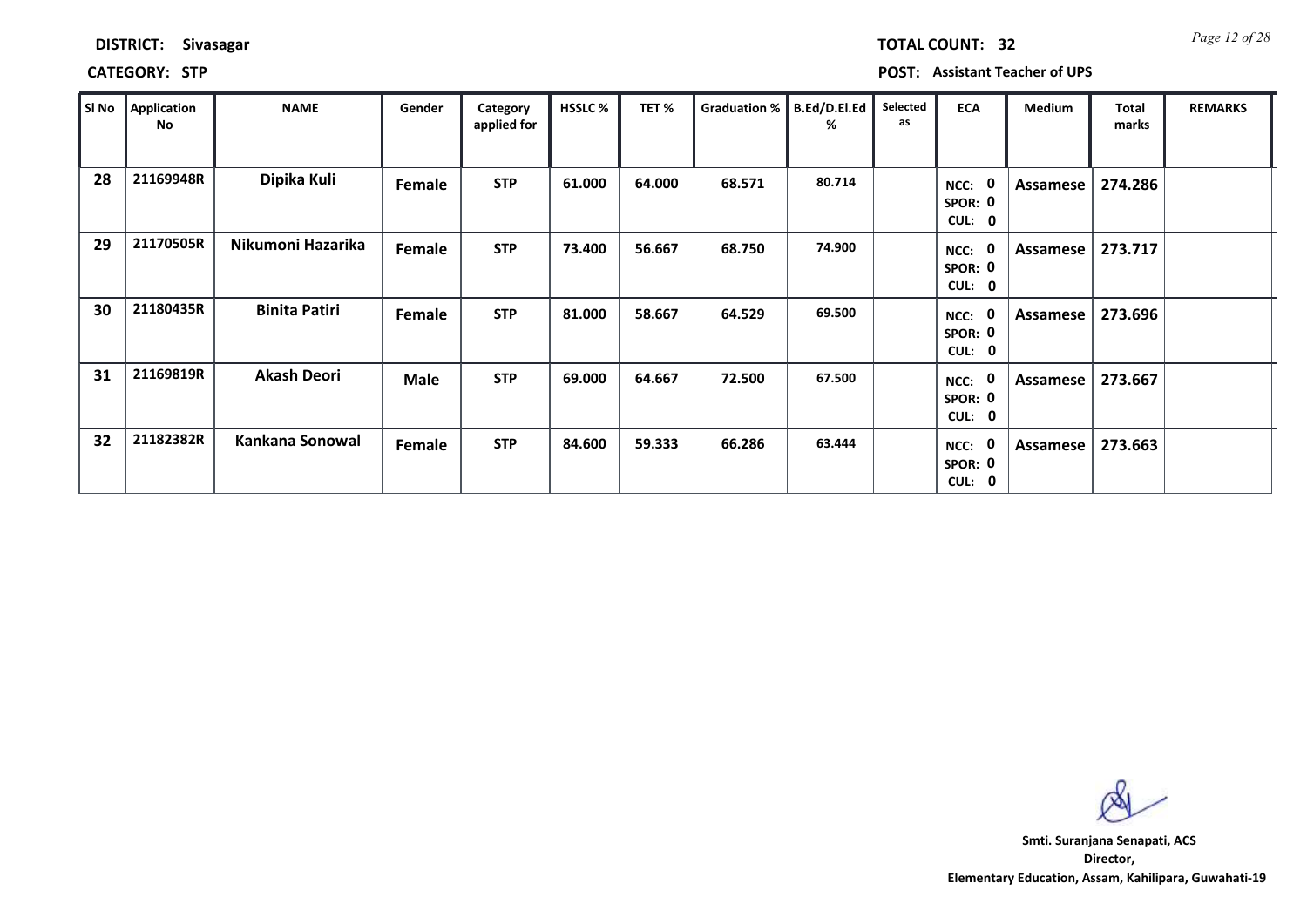| <b>DISTRICT:</b> | <b>Sivasagar</b> |
|------------------|------------------|
|------------------|------------------|

*Page 13 of 28* **TOTAL COUNT: 68**

**CATEGORY: UR POST: Assistant Teacher of UPS**

| SI No                   | Application<br><b>No</b> | <b>NAME</b>                  | Gender        | Category<br>applied for | <b>HSSLC %</b> | TET%   | <b>Graduation %</b> | B.Ed/D.El.Ed<br>% | Selected<br>as       | <b>ECA</b>                     | <b>Medium</b>   | <b>Total</b><br>marks | <b>REMARKS</b> |
|-------------------------|--------------------------|------------------------------|---------------|-------------------------|----------------|--------|---------------------|-------------------|----------------------|--------------------------------|-----------------|-----------------------|----------------|
| $\mathbf{1}$            | 21171069R                | Anshuman Khanikar            | <b>Male</b>   | OBC/MOBC                | 83.800         | 76.667 | 76.429              | 71.444            |                      | NCC: 0<br>SPOR: 0<br>CUL: 0    | Assamese        | 308.340               |                |
| $\overline{2}$          | 21153908                 | <b>Uttam Khanikor</b>        | <b>Male</b>   | OBC/MOBC                | 87.600         | 68.000 | 76.357              | 75.889            |                      | NCC: 0<br>SPOR: 0<br>CUL: 0    | Assamese        | 307.846               | Withheld       |
| $\overline{\mathbf{3}}$ | 21176685R                | Pankaj Kakati                | <b>Male</b>   | <b>UR</b>               | 91.400         | 64.667 | 69.444              | 82.222            |                      | NCC: 0<br>SPOR: 0<br>CUL: 0    | <b>Assamese</b> | 307.733               |                |
| 4                       | 21168585R                | Priyanka Devi                | Female        | <b>EWS</b>              | 87.200         | 68.000 | 75.353              | 75.850            | Women<br>Reservation | 0<br>NCC:<br>SPOR: 0<br>CUL: 0 | Assamese        | 306.403               |                |
| 5                       | 21176015R                | <b>Mamun Abdul</b><br>Gaiyom | <b>Male</b>   | <b>EWS</b>              | 89.800         | 69.333 | 66.118              | 80.750            |                      | NCC: 0<br>SPOR: 0<br>CUL: 0    | <b>Assamese</b> | 306.001               | Withheld       |
| 6                       | 21168397R                | <b>Nazir Uddin</b>           | <b>Male</b>   | <b>EWS</b>              | 83.800         | 68.667 | 73.471              | 79.786            |                      | NCC: 0<br>SPOR: 0<br>CUL: 0    | Assamese        | 305.723               |                |
| 7                       | 21179242R                | <b>Arisma Choudhury</b>      | <b>Female</b> | <b>UR</b>               | 72.400         | 68.667 | 83.529              | 81.071            | Women<br>Reservation | NCC: 0<br>SPOR: 0<br>CUL: 0    | Assamese        | 305.668               |                |
| 8                       | 21174958R                | Shima Moni Gogoi             | Female        | OBC/MOBC                | 73.200         | 72.667 | 77.143              | 82.429            | Women<br>Reservation | NCC: 0<br>SPOR: 0<br>CUL: 0    | <b>Assamese</b> | 305.438               |                |
| 9                       | 21172652R                | Sumi Deka                    | <b>Female</b> | <b>EWS</b>              | 80.000         | 64.667 | 83.176              | 77.286            | Women<br>Reservation | NCC: 0<br>SPOR: 0<br>CUL: 0    | Assamese        | 305.129               |                |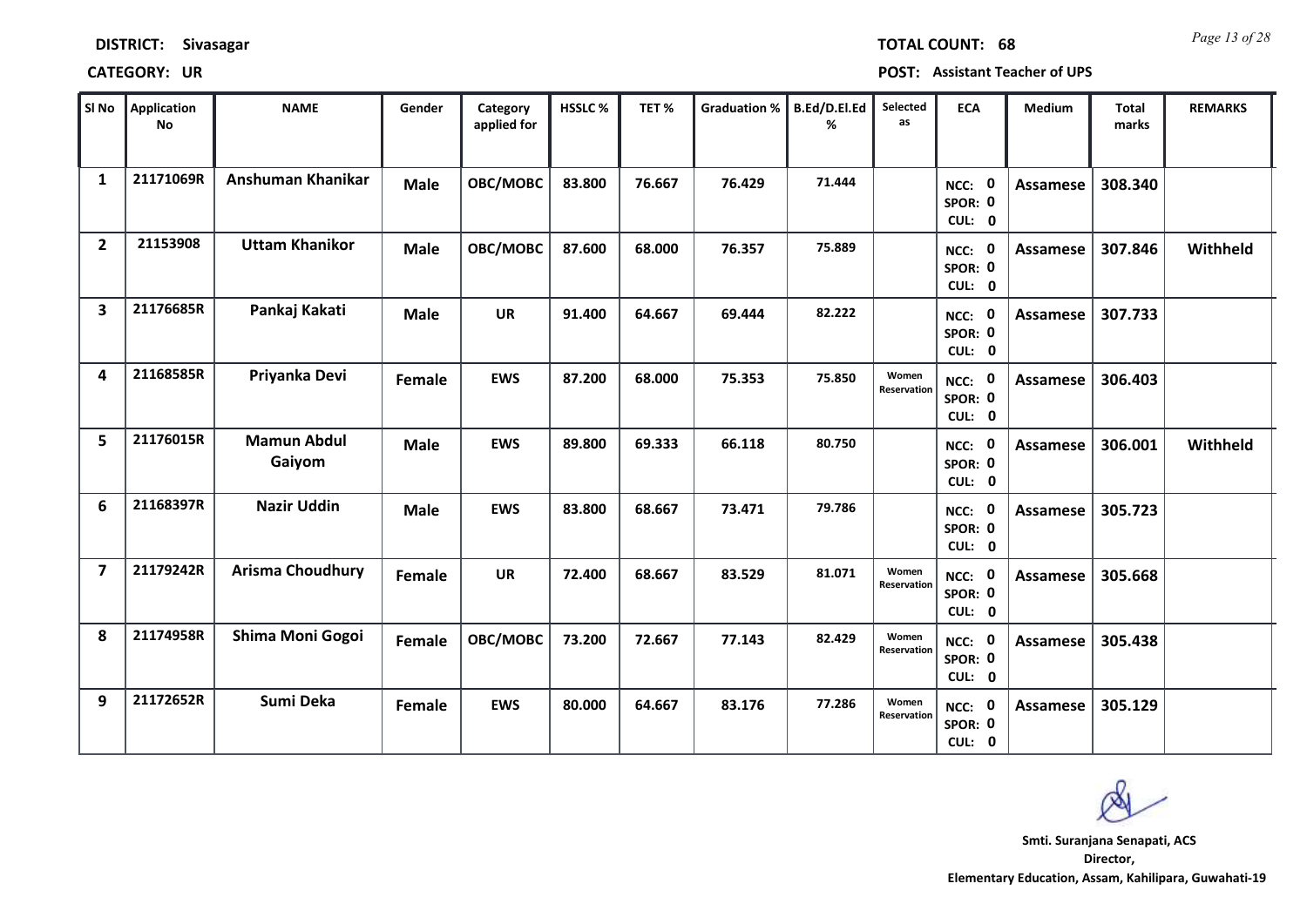| SI No | Application<br>No | <b>NAME</b>             | Gender      | Category<br>applied for | HSSLC% | TET%   | <b>Graduation %</b> | B.Ed/D.El.Ed<br>% | Selected<br>as              | <b>ECA</b>                  | Medium          | <b>Total</b><br>marks | <b>REMARKS</b> |
|-------|-------------------|-------------------------|-------------|-------------------------|--------|--------|---------------------|-------------------|-----------------------------|-----------------------------|-----------------|-----------------------|----------------|
| 10    | 21188082R         | Himangshu Sarma         | <b>Male</b> | <b>UR</b>               | 77.600 | 69.333 | 79.235              | 78.714            |                             | NCC: 0<br>SPOR: 0<br>CUL: 0 | <b>Assamese</b> | 304.883               |                |
| 11    | 21171493R         | <b>Ankita Nandi</b>     | Female      | OBC/MOBC                | 82.800 | 76.000 | 80.929              | 64.667            | Women<br>Reservation        | NCC: 0<br>SPOR: 0<br>CUL: 0 | Assamese        | 304.395               |                |
| 12    | 21111838          | Dipanjali Sarma         | Female      | <b>EWS</b>              | 86.800 | 64.000 | 78.412              | 75.143            | Women<br>Reservation        | NCC: 0<br>SPOR: 0<br>CUL: 0 | <b>Assamese</b> | 304.355               |                |
| 13    | 21169605R         | <b>Bhanita Talukdar</b> | Female      | <b>UR</b>               | 83.000 | 66.667 | 76.765              | 77.857            | Women<br>Reservation        | NCC: 0<br>SPOR: 0<br>CUL: 0 | Assamese        | 304.289               |                |
| 14    | 21182167R         | <b>Prantik Talukdar</b> | <b>Male</b> | <b>UR</b>               | 80.400 | 74.667 | 73.353              | 75.786            |                             | NCC: 0<br>SPOR: 0<br>CUL: 0 | Assamese        | 304.205               |                |
| 15    | 21188223R         | <b>Manisha Gogoi</b>    | Female      | OBC/MOBC                | 85.600 | 70.000 | 74.722              | 73.111            | Women<br>Reservation        | NCC: 0<br>SPOR: 0<br>CUL: 0 | Assamese        | 303.433               |                |
| 16    | 21175326R         | Salma Saikia            | Female      | <b>EWS</b>              | 75.800 | 70.667 | 77.059              | 79.214            | Women<br><b>Reservation</b> | NCC: 0<br>SPOR: 0<br>CUL: 0 | Assamese        | 302.740               |                |
| 17    | 21176664R         | Priyanka Dey            | Female      | <b>UR</b>               | 76.000 | 72.667 | 85.643              | 68.333            | Women<br>Reservation        | NCC: 0<br>SPOR: 0<br>CUL: 0 | <b>Assamese</b> | 302.643               |                |
| 18    | 21168133R         | Kasturi Deka            | Female      | <b>UR</b>               | 82.400 | 62.000 | 75.412              | 82.643            | Women<br>Reservation        | NCC: 0<br>SPOR: 0<br>CUL: 0 | Assamese        | 302.455               |                |

**Director, Elementary Education, Assam, Kahilipara, Guwahati-19 Smti. Suranjana Senapati, ACS**

**DISTRICT: Sivasagar**

### **CATEGORY: UR POST: Assistant Teacher of UPS**

*Page 14 of 28* **TOTAL COUNT: 68**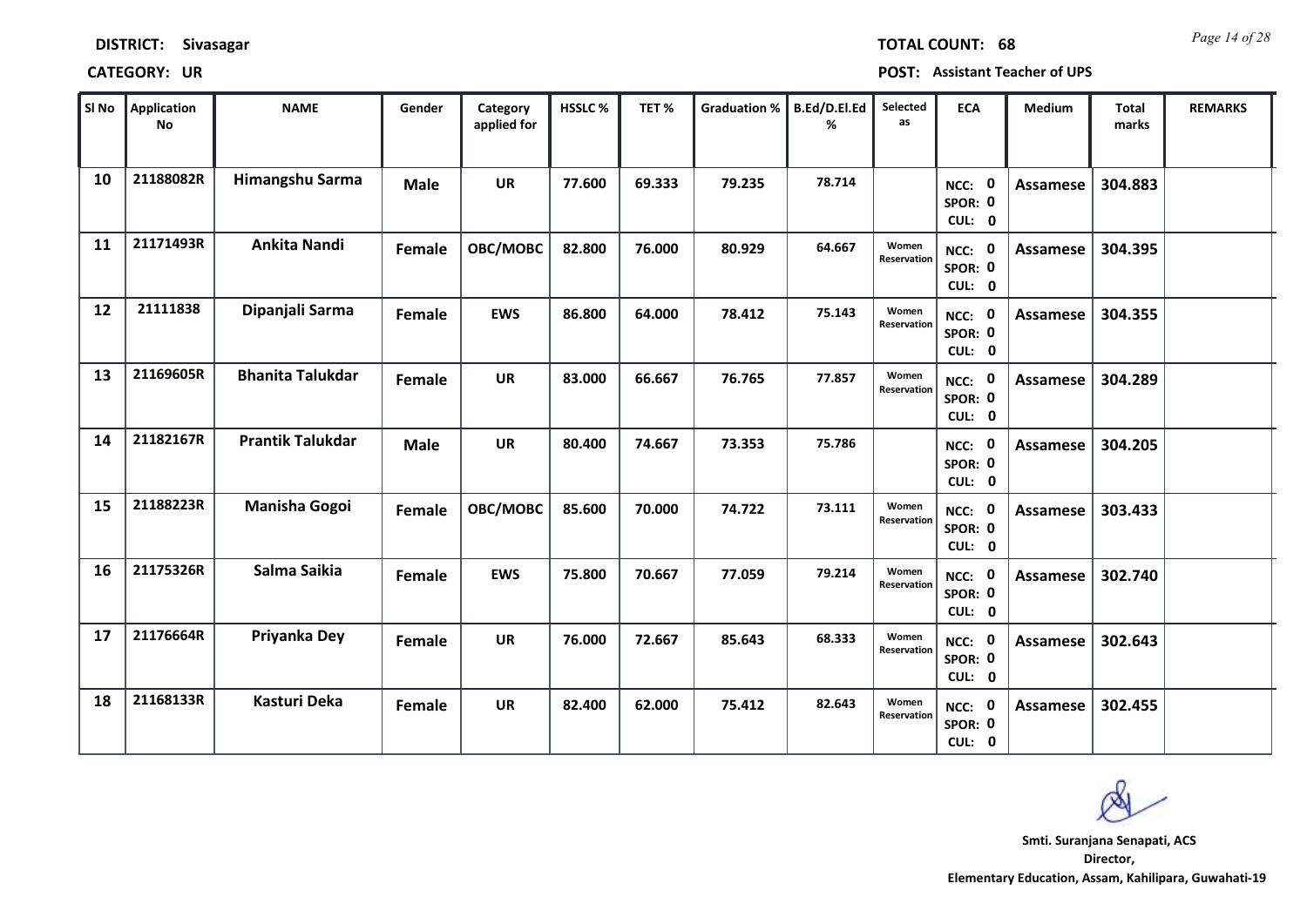| Sl No | <b>Application</b><br><b>No</b> | <b>NAME</b>              | Gender      | Category<br>applied for | HSSLC% | TET%   | <b>Graduation %</b> | B.Ed/D.El.Ed<br>% | Selected<br>as       | <b>ECA</b>                     | Medium          | Total<br>marks | <b>REMARKS</b> |
|-------|---------------------------------|--------------------------|-------------|-------------------------|--------|--------|---------------------|-------------------|----------------------|--------------------------------|-----------------|----------------|----------------|
| 19    | 21185874R                       | <b>Kaustav Choudhury</b> | <b>Male</b> | <b>UR</b>               | 82.600 | 74.000 | 72.706              | 73.000            |                      | 0<br>NCC:<br>SPOR: 0<br>CUL: 0 | Assamese        | 302.306        |                |
| 20    | 21179376R                       | Niluphar Yashmin         | Female      | <b>EWS</b>              | 83.600 | 73.333 | 72.400              | 72.917            | Women<br>Reservation | NCC: 0<br>SPOR: 0<br>CUL: 0    | Assamese        | 302.250        |                |
| 21    | 21184173R                       | Sulogna Bharadwaj        | Female      | <b>UR</b>               | 80.000 | 72.667 | 79.857              | 69.667            | Women<br>Reservation | NCC: 0<br>SPOR: 0<br>CUL: 0    | Assamese        | 302.190        |                |
| 22    | 21181996R                       | <b>Ritu Singh Anand</b>  | Female      | <b>UR</b>               | 80.600 | 69.333 | 76.412              | 75.714            | Women<br>Reservation | NCC: 0<br>SPOR: 0<br>CUL: 0    | <b>Assamese</b> | 302.059        |                |
| 23    | 21188953R                       | Swapna Gogoi             | Female      | OBC/MOBC                | 76.800 | 64.667 | 76.071              | 84.350            | Women<br>Reservation | NCC: 0<br>SPOR: 0<br>CUL: 0    | Assamese        | 301.888        |                |
| 24    | 21178551R                       | Sajid Alam               | <b>Male</b> | <b>EWS</b>              | 84.600 | 66.000 | 72.471              | 78.800            |                      | NCC: 0<br>SPOR: 0<br>CUL: 0    | Assamese        | 301.871        |                |
| 25    | 21176707R                       | Gayeeka Das              | Female      | <b>SC</b>               | 84.000 | 60.667 | 78.176              | 78.700            | Women<br>Reservation | NCC: 0<br>SPOR: 0<br>CUL: 0    | Assamese        | 301.543        |                |
| 26    | 21178228R                       | Papari Kalita            | Female      | <b>UR</b>               | 66.400 | 74.667 | 80.471              | 79.571            | Women<br>Reservation | NCC: 0<br>SPOR: 0<br>CUL: 0    | Assamese        | 301.109        |                |
| 27    | 21172928R                       | <b>Pranjit Deka</b>      | <b>Male</b> | <b>UR</b>               | 79.400 | 70.000 | 70.412              | 81.143            |                      | NCC: 0<br>SPOR: 0<br>CUL: 0    | Assamese        | 300.955        |                |

**CATEGORY: UR POST: Assistant Teacher of UPS**

**DISTRICT: Sivasagar**

*Page 15 of 28* **TOTAL COUNT: 68**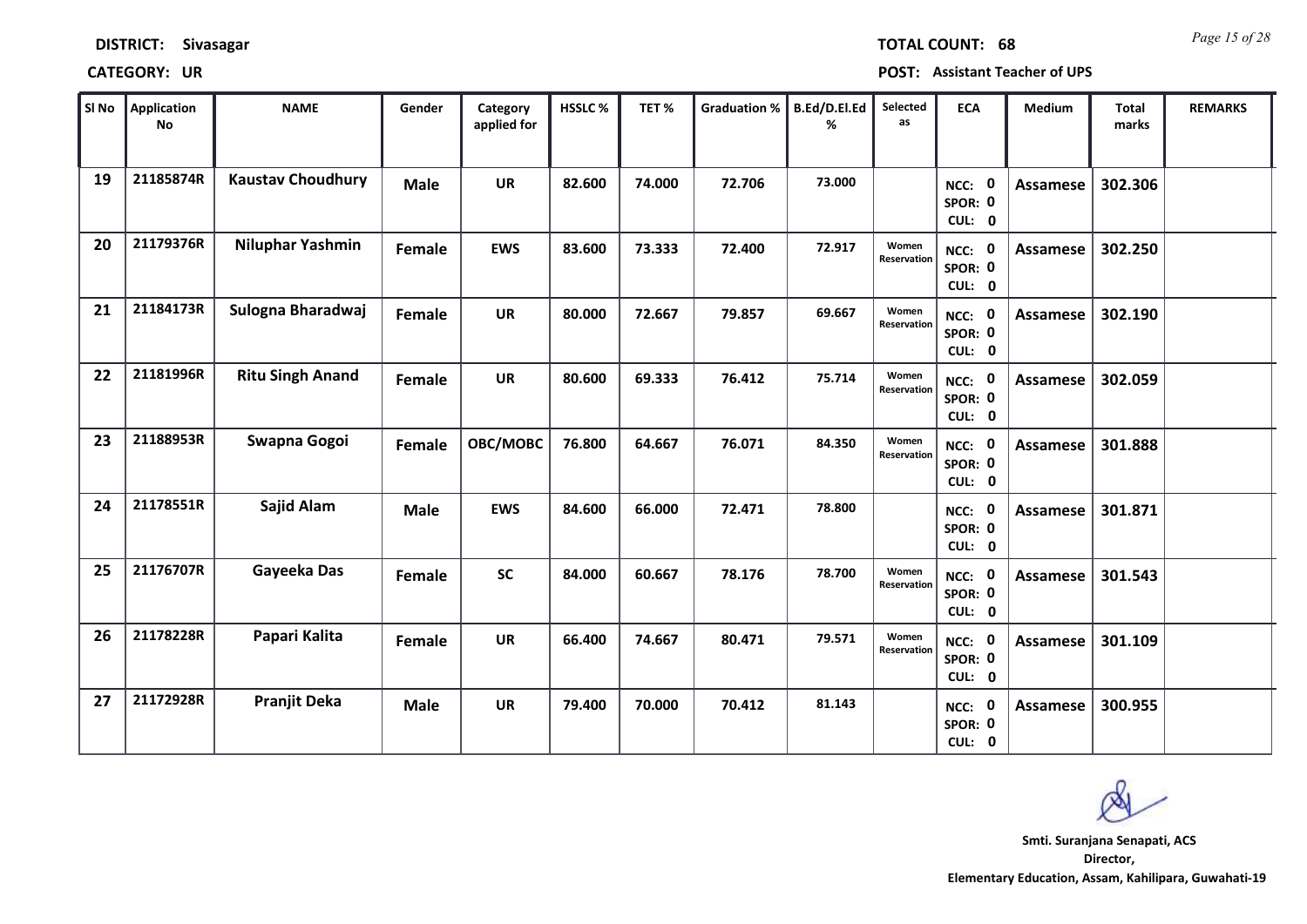| SI No | <b>Application</b><br><b>No</b> | <b>NAME</b>                   | Gender | Category<br>applied for | <b>HSSLC%</b> | TET%   | <b>Graduation %</b> | B.Ed/D.El.Ed<br>% | Selected<br>as       | <b>ECA</b>                         | Medium          | <b>Total</b><br>marks | <b>REMARKS</b> |
|-------|---------------------------------|-------------------------------|--------|-------------------------|---------------|--------|---------------------|-------------------|----------------------|------------------------------------|-----------------|-----------------------|----------------|
| 28    | 21174984R                       | Doli Barman                   | Female | <b>UR</b>               | 82.800        | 65.333 | 73.000              | 79.550            | Women<br>Reservation | NCC: 0<br>SPOR: 0<br>CUL: 0        | Assamese        | 300.683               |                |
| 29    | 21179320R                       | Sahista Hussain               | Female | <b>EWS</b>              | 87.600        | 71.333 | 69.357              | 72.000            | Women<br>Reservation | NCC: 0<br>SPOR: 0<br>CUL: 0        | Assamese        | 300.290               |                |
| 30    | 21187456R                       | Chandralekha<br><b>Sharma</b> | Female | <b>UR</b>               | 75.200        | 70.000 | 72.588              | 82.214            | Women<br>Reservation | NCC: 0<br>SPOR: 0<br>CUL: 0        | <b>Assamese</b> | 300.003               |                |
| 31    | 21188282R                       | Mrigakshi Sharma              | Female | <b>UR</b>               | 80.000        | 73.333 | 68.214              | 78.214            |                      | NCC: 0<br>SPOR: 0<br>CUL: 0        | <b>Assamese</b> | 299.762               |                |
| 32    | 21179932R                       | <b>Bhanita Deka</b>           | Female | <b>UR</b>               | 78.200        | 66.667 | 76.235              | 78.650            |                      | NCC: 0<br>SPOR: 0<br>CUL: 0        | Assamese        | 299.752               |                |
| 33    | 21183909R                       | <b>Kakali Deka</b>            | Female | <b>SC</b>               | 89.800        | 63.333 | 67.529              | 79.071            |                      | NCC: 0<br>SPOR: 0<br>CUL: 0        | <b>Assamese</b> | 299.734               |                |
| 34    | 21180307R                       | Munmi Deka                    | Female | <b>UR</b>               | 84.200        | 68.000 | 69.300              | 78.143            |                      | NCC: 0<br>SPOR: 0<br>CUL: 0        | <b>Assamese</b> | 299.643               |                |
| 35    | 21173630R                       | Arpona Chutia                 | Female | OBC/MOBC                | 84.400        | 65.333 | 72.714              | 77.050            |                      | <b>NCC: 0</b><br>SPOR: 0<br>CUL: 0 | <b>Assamese</b> | 299.498               |                |
| 36    | 21178512R                       | Aoyana Buragohain             | Female | OBC/MOBC                | 88.600        | 60.667 | 78.071              | 71.222            |                      | <b>NCC: 0</b><br>SPOR: 0<br>CUL: 0 | <b>Assamese</b> | 298.560               |                |

### **CATEGORY: UR POST: Assistant Teacher of UPS**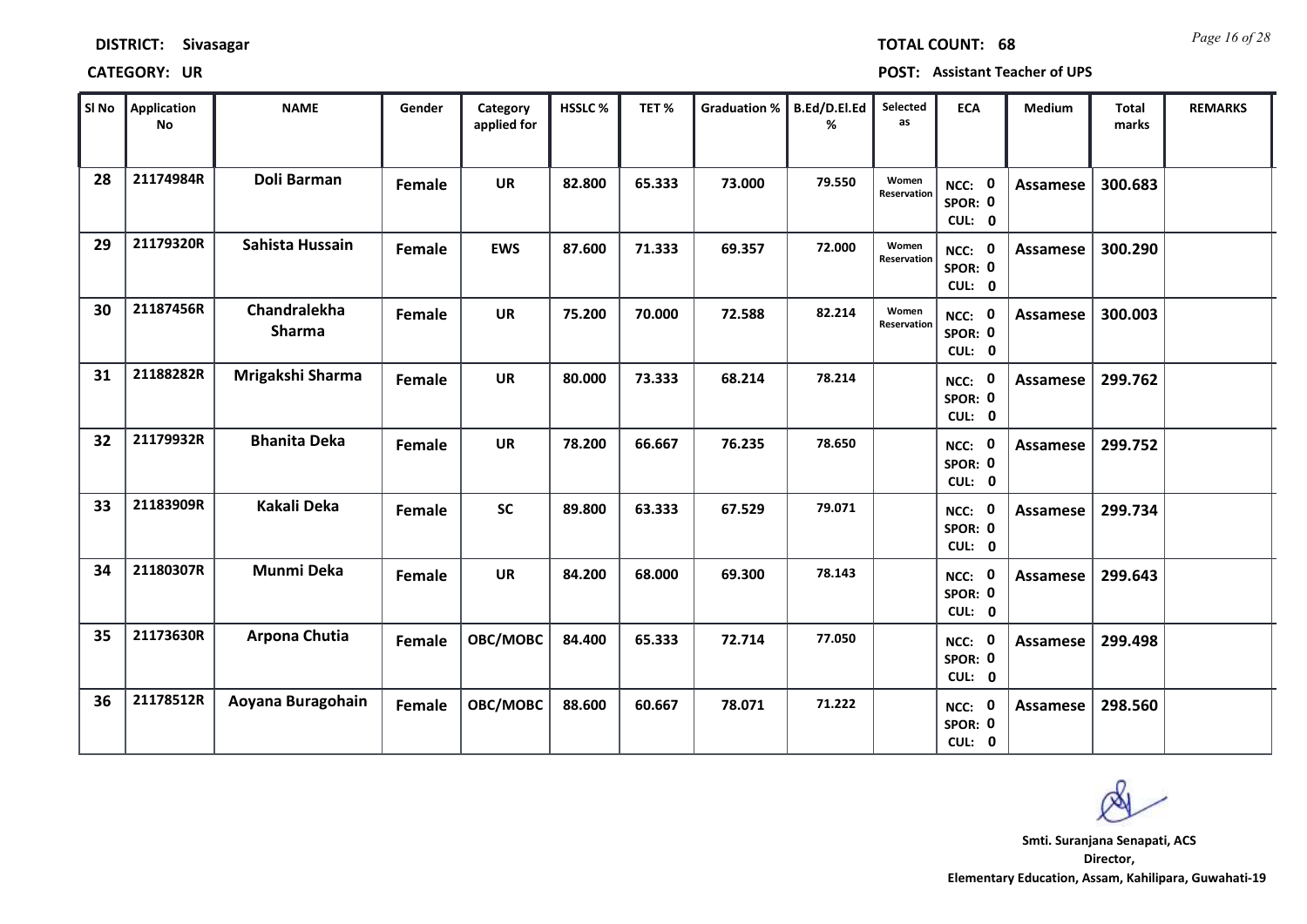| SI No | Application<br><b>No</b> | <b>NAME</b>              | Gender      | Category<br>applied for | HSSLC% | TET%   | <b>Graduation %</b> | B.Ed/D.El.Ed<br>% | Selected<br>as | <b>ECA</b>                         | Medium          | <b>Total</b><br>marks | <b>REMARKS</b> |
|-------|--------------------------|--------------------------|-------------|-------------------------|--------|--------|---------------------|-------------------|----------------|------------------------------------|-----------------|-----------------------|----------------|
| 37    | 21175917R                | Moyuri Borthakur         | Female      | <b>UR</b>               | 79.400 | 69.333 | 74.786              | 74.500            |                | NCC: 0<br>SPOR: 0<br>CUL: 0        | Assamese        | 298.019               |                |
| 38    | 21112385                 | <b>Bandana Deka</b>      | Female      | <b>UR</b>               | 79.800 | 61.333 | 78.353              | 78.429            |                | NCC: 0<br>SPOR: 0<br>CUL: 0        | Assamese        | 297.915               |                |
| 39    | 21183167R                | <b>Sikha Das</b>         | Female      | <b>UR</b>               | 63.800 | 73.333 | 81.824              | 78.929            |                | NCC: 0<br>SPOR: 0<br>CUL: 0        | <b>Assamese</b> | 297.885               |                |
| 40    | 21173562R                | <b>Bandita Bhowmik</b>   | Female      | <b>UR</b>               | 81.400 | 66.667 | 76.000              | 73.786            |                | NCC: 0<br>SPOR: 0<br>CUL: 0        | Assamese        | 297.852               |                |
| 41    | 21187229R                | <b>Purabi Taye</b>       | Female      | <b>STP</b>              | 80.800 | 71.333 | 69.235              | 76.429            |                | NCC: 0<br>SPOR: 0<br>CUL: 0        | <b>Assamese</b> | 297.797               |                |
| 42    | 21173517R                | <b>Violina Devi</b>      | Female      | <b>UR</b>               | 82.200 | 60.000 | 76.588              | 78.714            |                | NCC: 0<br>SPOR: 0<br>CUL: 0        | <b>Assamese</b> | 297.503               |                |
| 43    | 21172242R                | Trishna Saikia           | Female      | <b>UR</b>               | 84.200 | 66.000 | 71.071              | 76.100            |                | NCC: 0<br>SPOR: 0<br>CUL: 0        | Assamese        | 297.371               |                |
| 44    | 21175861R                | Himanta Tamuli           | <b>Male</b> | OBC/MOBC                | 78.000 | 68.667 | 69.857              | 80.550            |                | <b>NCC: 0</b><br>SPOR: 0<br>CUL: 0 | Assamese        | 297.074               |                |
| 45    | 21170157R                | <b>Bakyashre Mahanta</b> | Female      | <b>UR</b>               | 86.000 | 63.333 | 67.857              | 79.857            |                | NCC: 0<br>SPOR: 0<br>CUL: 0        | Assamese        | 297.048               |                |

**CATEGORY: UR POST: Assistant Teacher of UPS**

### **DISTRICT: Sivasagar**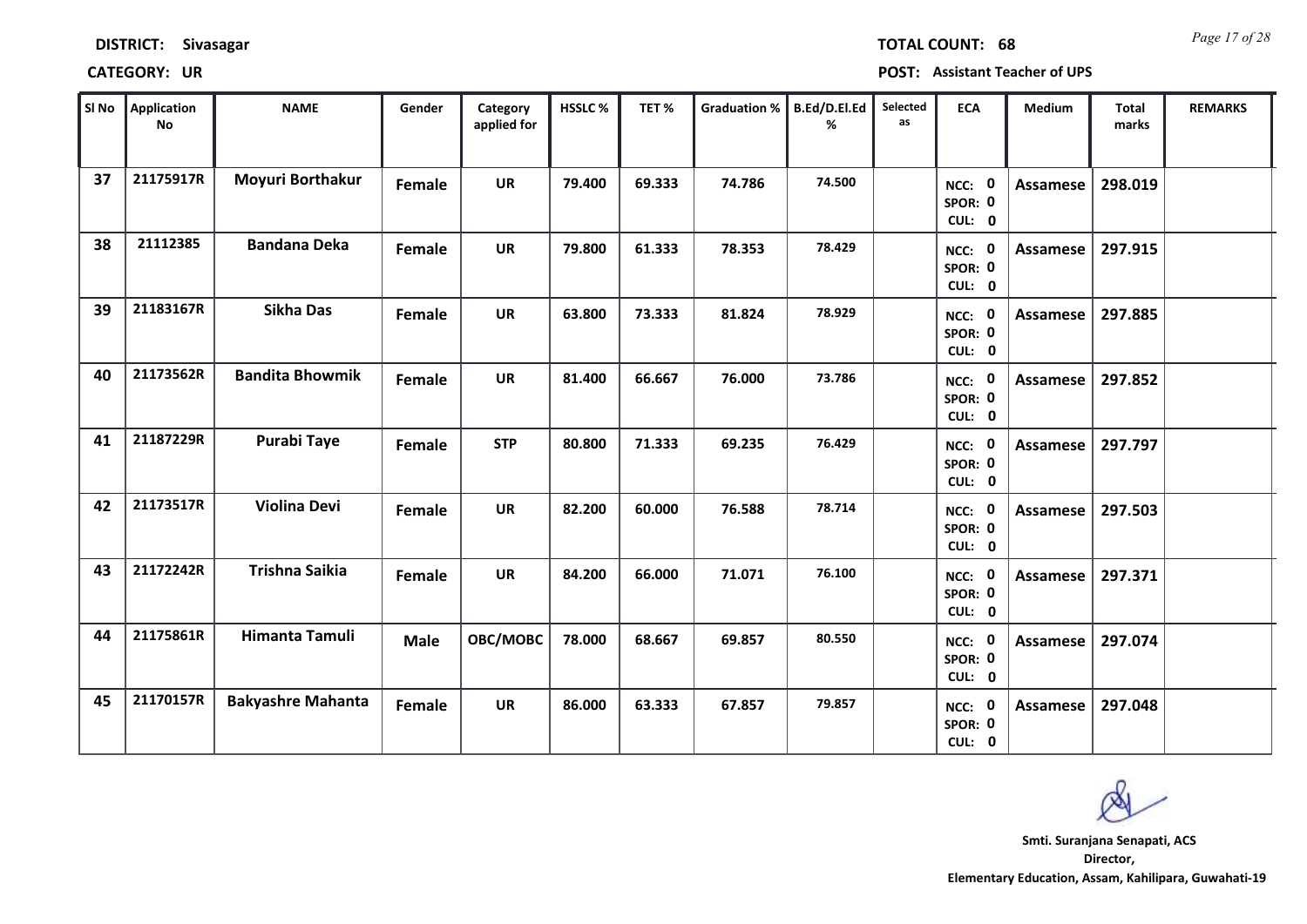| SI No | <b>Application</b><br><b>No</b> | <b>NAME</b>           | Gender      | Category<br>applied for | HSSLC% | TET%   | <b>Graduation %</b> | B.Ed/D.El.Ed<br>% | Selected<br>as | <b>ECA</b>                         | Medium   | Total<br>marks | <b>REMARKS</b> |
|-------|---------------------------------|-----------------------|-------------|-------------------------|--------|--------|---------------------|-------------------|----------------|------------------------------------|----------|----------------|----------------|
| 46    | 21197323R                       | <b>Bulbul Rahman</b>  | <b>Male</b> | <b>EWS</b>              | 75.600 | 69.333 | 75.353              | 76.571            |                | NCC: 0<br>SPOR: 0<br>CUL: 0        | Assamese | 296.858        |                |
| 47    | 21189033R                       | Pallabi Dey           | Female      | <b>EWS</b>              | 81.400 | 64.667 | 78.412              | 72.357            |                | NCC: 0<br>SPOR: 0<br>CUL: 0        | Assamese | 296.836        |                |
| 48    | 21190363R                       | Pranami Nath          | Female      | OBC/MOBC                | 78.600 | 63.333 | 71.643              | 83.200            |                | NCC: 0<br>SPOR: 0<br>CUL: 0        | Assamese | 296.776        |                |
| 49    | 21181573R                       | Debaleena Tamuli      | Female      | <b>EWS</b>              | 84.200 | 70.667 | 70.929              | 70.889            |                | NCC: 0<br>SPOR: 0<br>CUL: 0        | Assamese | 296.684        |                |
| 50    | 21178219R                       | Pallabi Devi          | Female      | <b>EWS</b>              | 85.000 | 60.000 | 73.857              | 77.800            |                | NCC: 0<br>SPOR: 0<br>CUL: 0        | Assamese | 296.657        |                |
| 51    | 21181509R                       | <b>Sanidul Bhuyan</b> | <b>Male</b> | <b>EWS</b>              | 79.200 | 64.000 | 72.176              | 76.214            |                | <b>NCC: 5</b><br>SPOR: 0<br>CUL: 0 | Assamese | 296.591        |                |
| 52    | 21105323                        | Dhruba Jyoti Dutta    | <b>Male</b> | <b>UR</b>               | 75.400 | 62.667 | 74.786              | 83.429            |                | NCC: 0<br>SPOR: 0<br>CUL: 0        | Assamese | 296.281        |                |
| 53    | 21166619R                       | Dipankar Deka         | <b>Male</b> | <b>UR</b>               | 90.000 | 60.000 | 67.529              | 78.600            |                | NCC: 0<br>SPOR: 0<br>CUL: 0        | Assamese | 296.129        |                |
| 54    | 21210737R                       | <b>Neelam Sahu</b>    | Female      | OBC/MOBC                | 75.400 | 67.333 | 75.786              | 77.500            |                | <b>NCC: 0</b><br>SPOR: 0<br>CUL: 0 | Assamese | 296.019        |                |

**CATEGORY: UR POST: Assistant Teacher of UPS**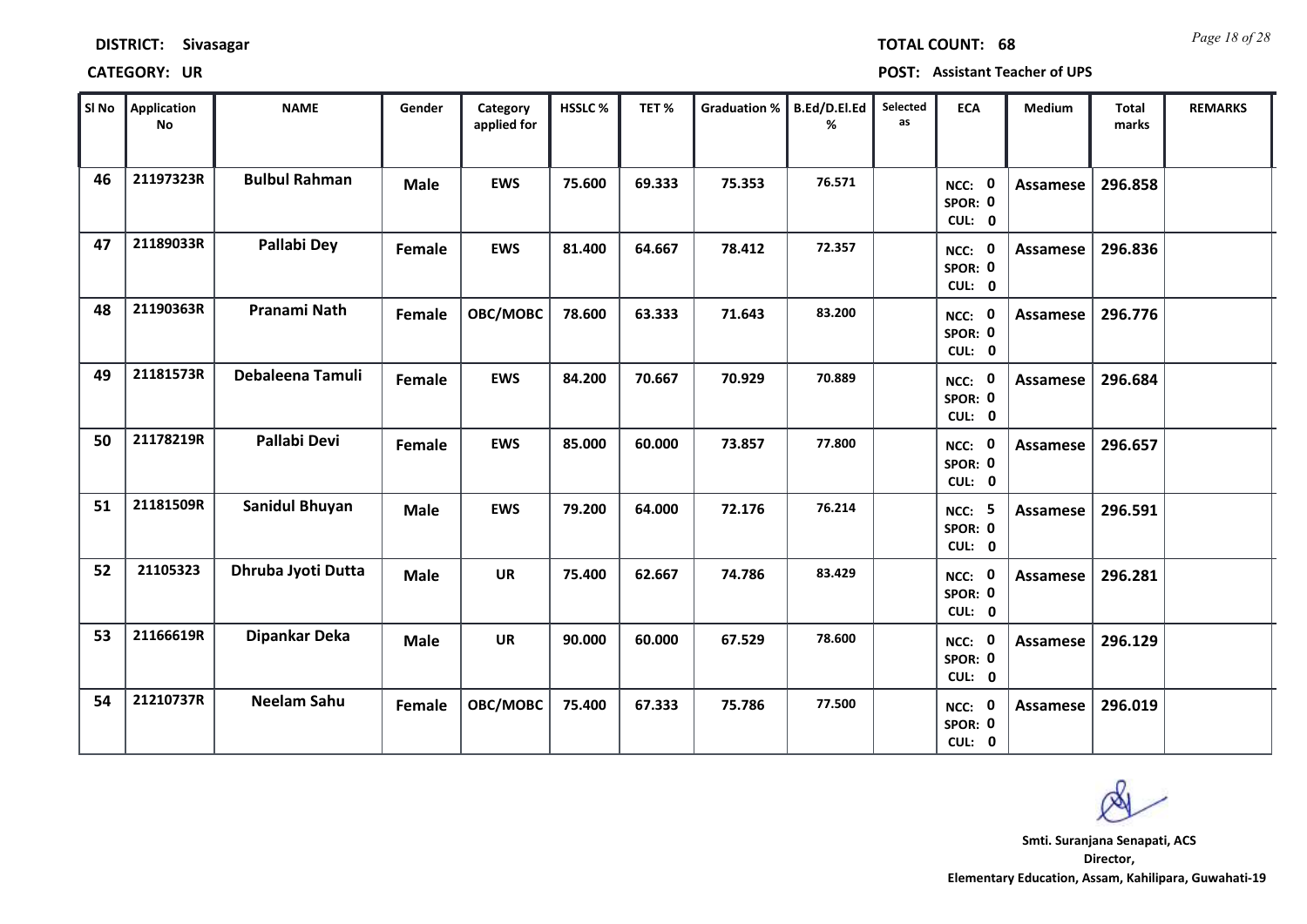| SI No | <b>Application</b><br>No | <b>NAME</b>            | Gender        | Category<br>applied for | HSSLC% | TET%   | Graduation % | <b>B.Ed/D.El.Ed</b><br>% | Selected<br>as | <b>ECA</b>                         | Medium          | <b>Total</b><br>marks | <b>REMARKS</b> |
|-------|--------------------------|------------------------|---------------|-------------------------|--------|--------|--------------|--------------------------|----------------|------------------------------------|-----------------|-----------------------|----------------|
| 55    | 21203488R                | <b>Krishna Mahanta</b> | Female        | <b>EWS</b>              | 78.400 | 66.667 | 73.118       | 77.714                   |                | NCC: 0<br>SPOR: 0<br>CUL: 0        | <b>Assamese</b> | 295.899               |                |
| 56    | 21179540R                | Mousumi Kalita         | Female        | <b>EWS</b>              | 80.600 | 65.333 | 81.929       | 68.000                   |                | NCC: 0<br>SPOR: 0<br>CUL: 0        | Assamese        | 295.862               |                |
| 57    | 21192405R                | Subhajit Saha          | <b>Male</b>   | <b>UR</b>               | 85.400 | 70.667 | 59.471       | 80.214                   |                | NCC: 0<br>SPOR: 0<br>CUL: 0        | <b>Assamese</b> | 295.752               |                |
| 58    | 21176675R                | <b>Dwipen Kalita</b>   | <b>Male</b>   | <b>EWS</b>              | 75.400 | 68.667 | 75.824       | 75.857                   |                | NCC: 0<br>SPOR: 0<br>CUL: 0        | <b>Assamese</b> | 295.747               |                |
| 59    | 21190348R                | Radhika Devi           | Female        | <b>UR</b>               | 75.600 | 66.000 | 75.176       | 78.889                   |                | NCC: 0<br>SPOR: 0<br>CUL: 0        | Assamese        | 295.665               |                |
| 60    | 21168191R                | Jurismita Kalita       | <b>Female</b> | <b>UR</b>               | 79.000 | 66.000 | 68.941       | 81.714                   |                | NCC: 0<br>SPOR: 0<br>CUL: 0        | Assamese        | 295.655               |                |
| 61    | 21181791R                | Leena Das              | Female        | <b>UR</b>               | 81.600 | 73.333 | 63.882       | 76.750                   |                | NCC: 0<br>SPOR: 0<br>CUL: 0        | Assamese        | 295.566               |                |
| 62    | 21199375R                | Sudarshan<br>Chowdhary | <b>Male</b>   | <b>SC</b>               | 77.800 | 66.000 | 78.286       | 73.357                   |                | <b>NCC: 0</b><br>SPOR: 0<br>CUL: 0 | <b>Assamese</b> | 295.443               |                |
| 63    | 21171643R                | <b>Barnali Kalita</b>  | Female        | <b>EWS</b>              | 78.200 | 74.667 | 71.588       | 70.929                   |                | NCC: 0<br>SPOR: 0<br>CUL: 0        | Assamese        | 295.383               |                |

**CATEGORY: UR POST: Assistant Teacher of UPS**

**DISTRICT: Sivasagar**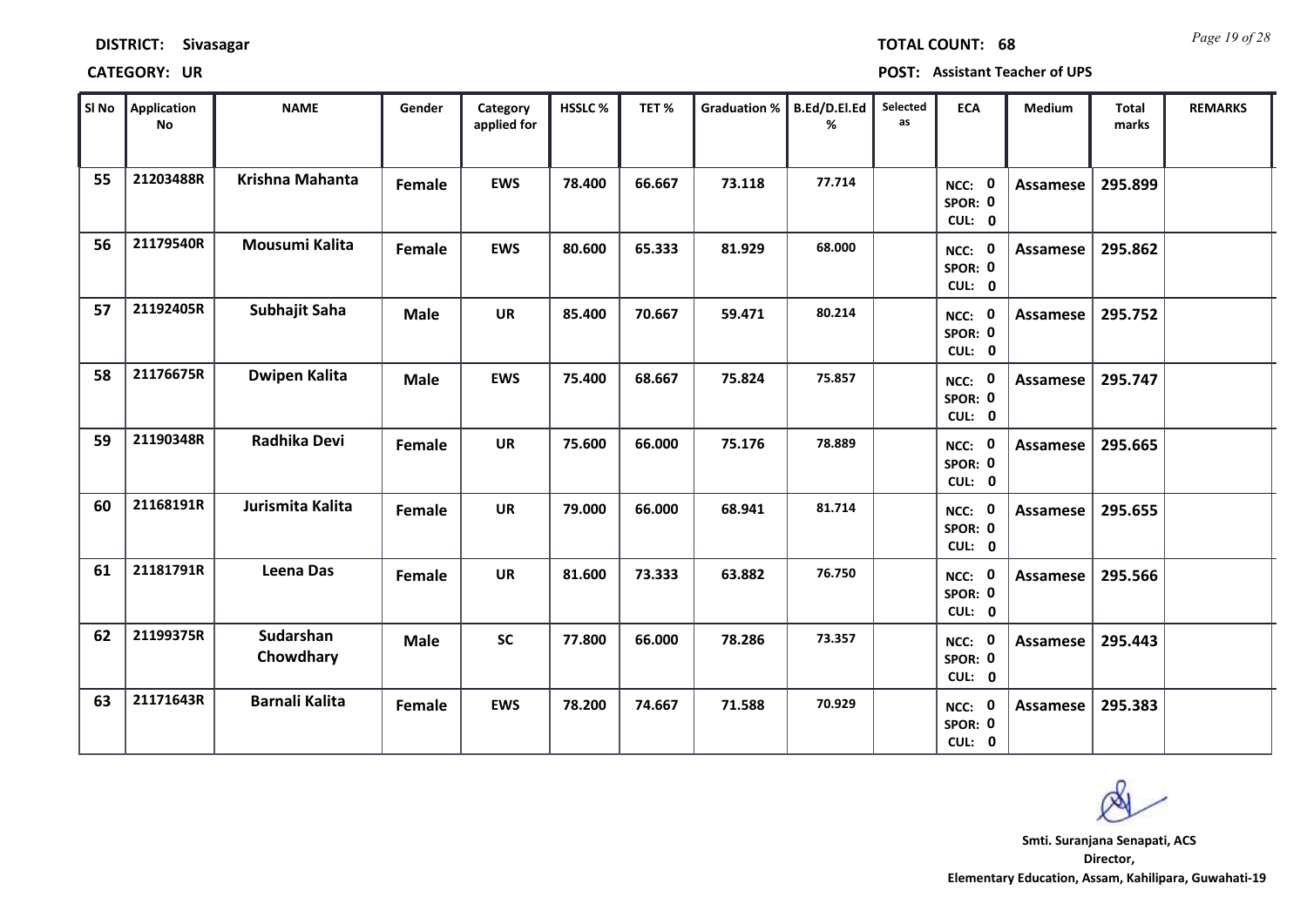**CATEGORY: UR POST: Assistant Teacher of UPS**

| SI No | Application<br>No | <b>NAME</b>               | Gender      | Category<br>applied for | <b>HSSLC%</b> | TET%   | Graduation % | B.Ed/D.El.Ed<br>% | Selected<br>as | <b>ECA</b>                                             | Medium   | <b>Total</b><br>marks | <b>REMARKS</b> |
|-------|-------------------|---------------------------|-------------|-------------------------|---------------|--------|--------------|-------------------|----------------|--------------------------------------------------------|----------|-----------------------|----------------|
| 64    | 21167297R         | Anita Baishya             | Female      | <b>UR</b>               | 70.800        | 74.000 | 75.118       | 75.357            |                | 0<br>NCC:<br>SPOR: 0<br><b>CUL:</b><br>$\mathbf 0$     | Assamese | 295.275               |                |
| 65    | 21189870R         | Dimpi Kalita              | Female      | <b>EWS</b>              | 86.400        | 60.000 | 72.118       | 76.750            |                | $\mathbf 0$<br>NCC:<br>SPOR: 0<br>CUL:<br>$\mathbf 0$  | Assamese | 295.268               |                |
| 66    | 21121816          | Dipika Devi               | Female      | <b>UR</b>               | 86.000        | 63.333 | 78.571       | 67.357            |                | $\mathbf 0$<br>NCC:<br>SPOR: 0<br>CUL:<br>0            | Assamese | 295.262               |                |
| 67    | 21101440          | <b>Saifuddin Ahmed</b>    | <b>Male</b> | <b>UR</b>               | 86.000        | 63.333 | 66.100       | 79.800            |                | $\mathbf 0$<br>NCC:<br>SPOR: 0<br>CUL:<br>$\mathbf{0}$ | Assamese | 295.233               |                |
| 68    | 21203224R         | <b>Biswajeet Karmakar</b> | <b>Male</b> | <b>UR</b>               | 82.200        | 68.667 | 70.706       | 73.550            |                | 0<br>NCC:<br>SPOR: 0<br>CUL:<br>$\mathbf{0}$           | Assamese | 295.123               |                |

**Director, Elementary Education, Assam, Kahilipara, Guwahati-19 Smti. Suranjana Senapati, ACS**

*Page 20 of 28* **TOTAL COUNT: 68**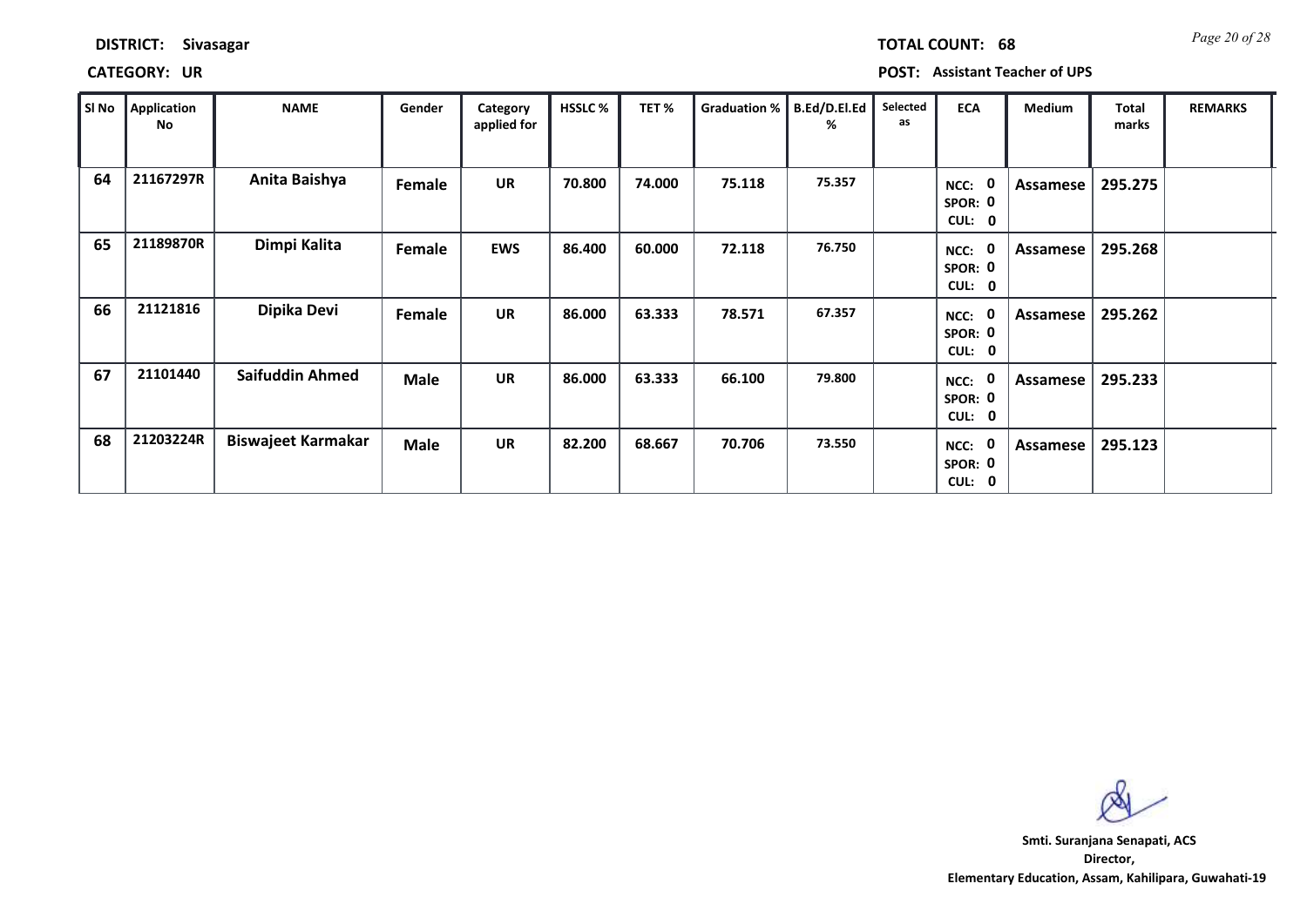*Page 21 of 28* **TOTAL COUNT: 2**

**DISTRICT: Sivasagar**

**CATEGORY: EWS POST: Science Teacher of UPS**

| SI No | <b>Application</b><br><b>No</b> | <b>NAME</b>          | Gender      | Category<br>applied for | <b>HSSLC</b> % | TET%   | <b>Graduation %</b> | B.Ed/D.El.Ed<br>% | Selected<br>as       | <b>ECA</b>                     | Medium     | <b>Total</b><br>marks | <b>REMARKS</b> |
|-------|---------------------------------|----------------------|-------------|-------------------------|----------------|--------|---------------------|-------------------|----------------------|--------------------------------|------------|-----------------------|----------------|
|       | 21118620                        | Arpan Jyoti Bhandari | <b>Male</b> | <b>EWS</b>              | 78.200         | 64.667 | 68.000              | 74.643            |                      | 0<br>NCC:<br>SPOR: 0<br>CUL: 0 | Assamese ' | 285.510               |                |
|       | 21175267R                       | <b>Banti Baishya</b> | Female      | <b>EWS</b>              | 71.400         | 64.000 | 68.294              | 80.900            | Women<br>Reservation | NCC: 0<br>SPOR: 0<br>CUL: 0    | Assamese   | 284.594               |                |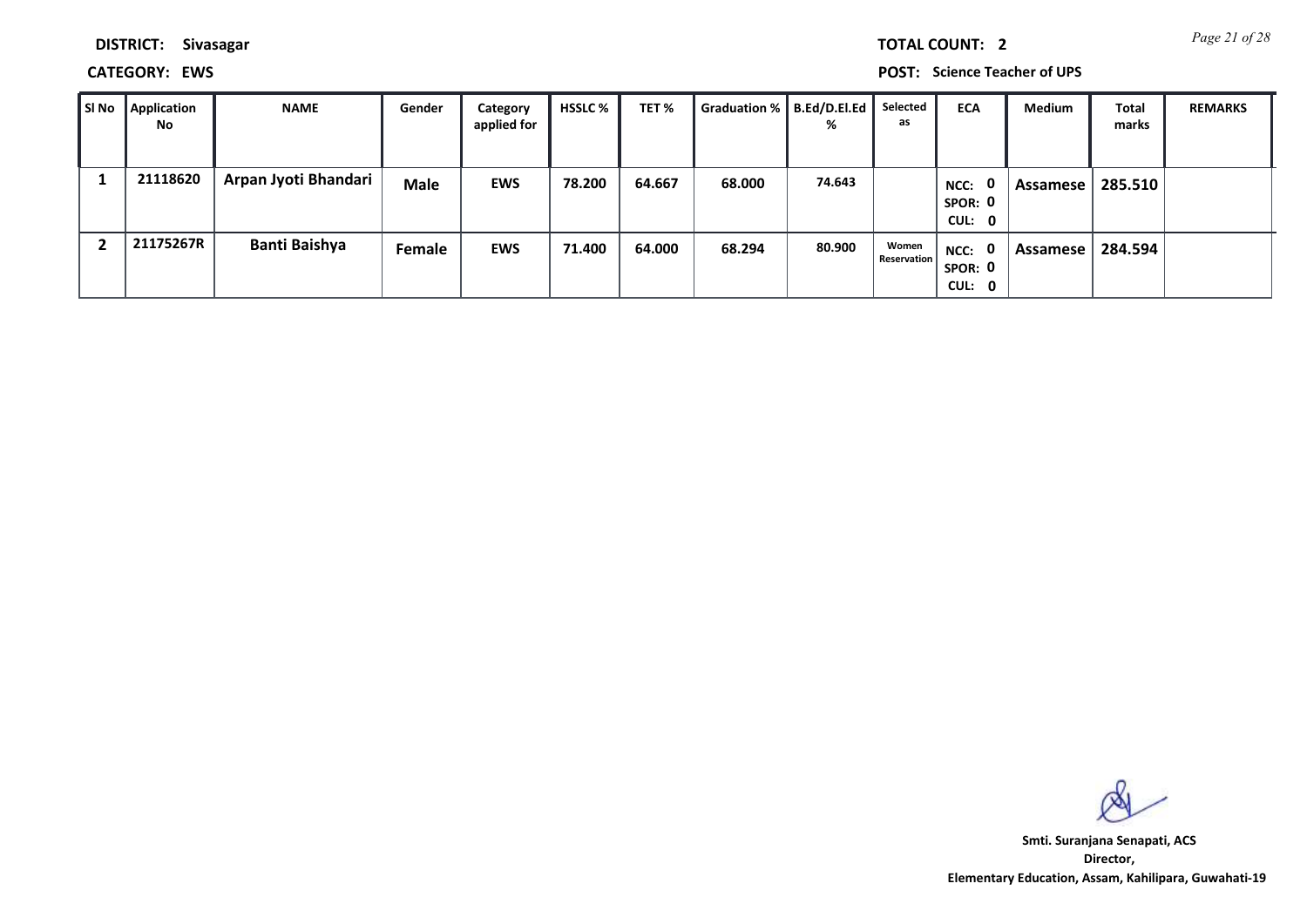*Page 22 of 28* **TOTAL COUNT: 1**

**DISTRICT: Sivasagar**

**CATEGORY: PwD POST: Science Teacher of UPS**

| SI No | Application<br>No | <b>NAME</b>       | Gender      | Category<br>applied for | HSSLC % | TET %  | Graduation %   B.Ed/D.El.Ed |        | Selected<br>as | <b>ECA</b>                | Medium   | Total<br>marks | <b>REMARKS</b>         |
|-------|-------------------|-------------------|-------------|-------------------------|---------|--------|-----------------------------|--------|----------------|---------------------------|----------|----------------|------------------------|
|       | 21107452          | Dhrubajyoti Dutta | <b>Male</b> | <b>OBC/MOBC</b><br>PwD  | 48.400  | 55.333 | 38.071                      | 66.550 |                | NCC:<br>SPOR: 0<br>CUL: 0 | Assamese | 208.355        | <b>PwD</b><br>Withheld |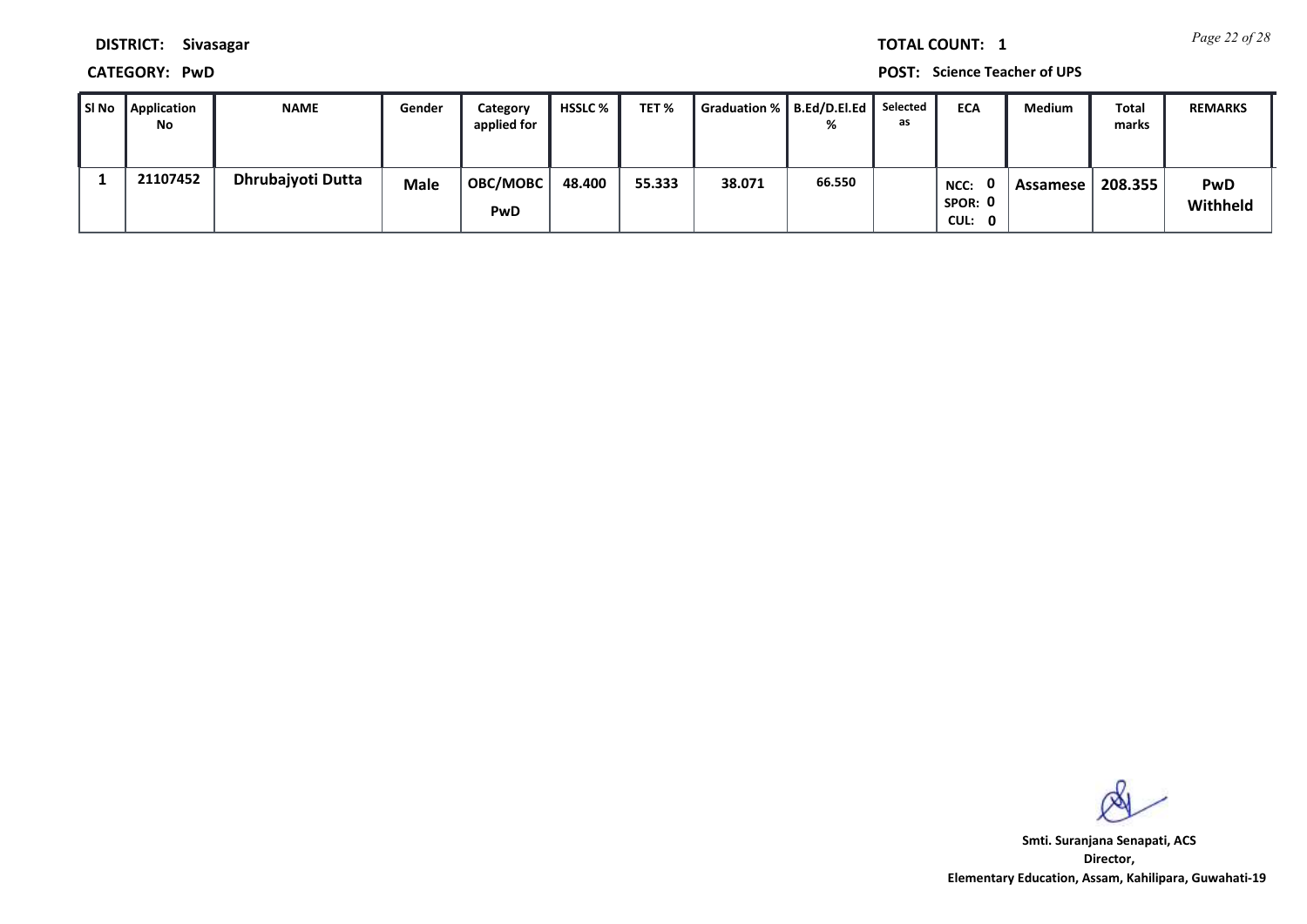*Page 23 of 28* **TOTAL COUNT: 1**

**DISTRICT: Sivasagar**

**CATEGORY: SC POST: Science Teacher of UPS**

| SI No Application<br>No | <b>NAME</b>     | Gender | Category<br>applied for | HSSLC % | TET %  | Graduation %   B.Ed/D.El.Ed |        | Selected<br>as | <b>ECA</b>                | Medium   | Total<br>marks | <b>REMARKS</b> |
|-------------------------|-----------------|--------|-------------------------|---------|--------|-----------------------------|--------|----------------|---------------------------|----------|----------------|----------------|
| 21180529R               | Pritismita Deka | Female | <b>SC</b>               | 79.600  | 67.333 | 61.910                      | 73.929 |                | NCC:<br>SPOR: 0<br>CUL: 0 | Assamese | 282.772        |                |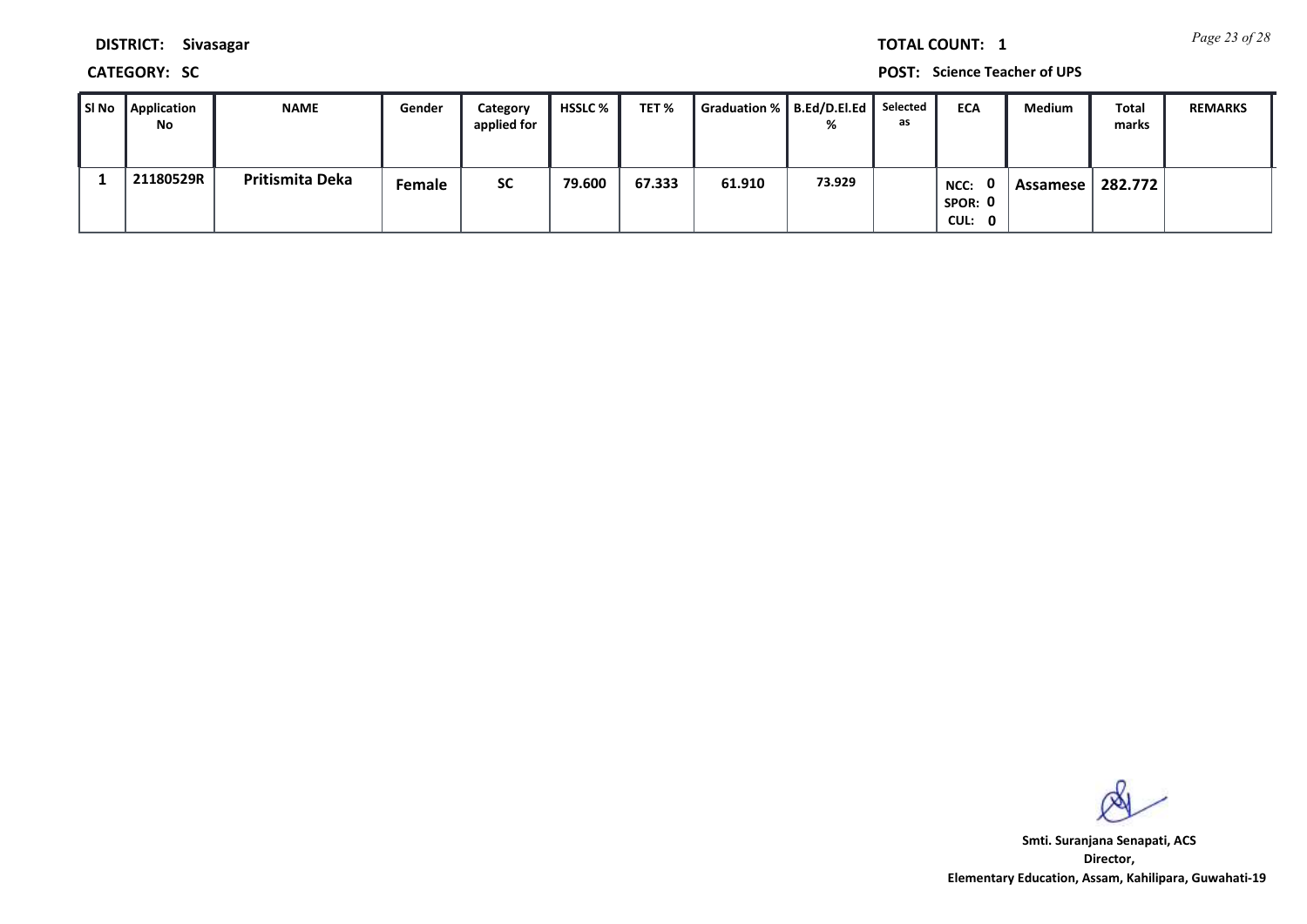*Page 24 of 28* **TOTAL COUNT: 1**

**DISTRICT: Sivasagar**

**CATEGORY: STH POST: Science Teacher of UPS**

| SI No | Application<br>No | <b>NAME</b> | Gender | Category<br>applied for | <b>HSSLC %</b> | TET %  | Graduation %   B.Ed/D.El.Ed |        | Selected<br>as              | <b>ECA</b>                  | Medium     | <b>Total</b><br>marks | <b>REMARKS</b> |
|-------|-------------------|-------------|--------|-------------------------|----------------|--------|-----------------------------|--------|-----------------------------|-----------------------------|------------|-----------------------|----------------|
|       | 21167900R         | Adori Hojai | Female | <b>STH</b>              | 45.000         | 56.000 | 51.333                      | 68.786 | Women<br><b>Reservation</b> | NCC: 0<br>SPOR: 0<br>CUL: 0 | Assamese I | 221.119               |                |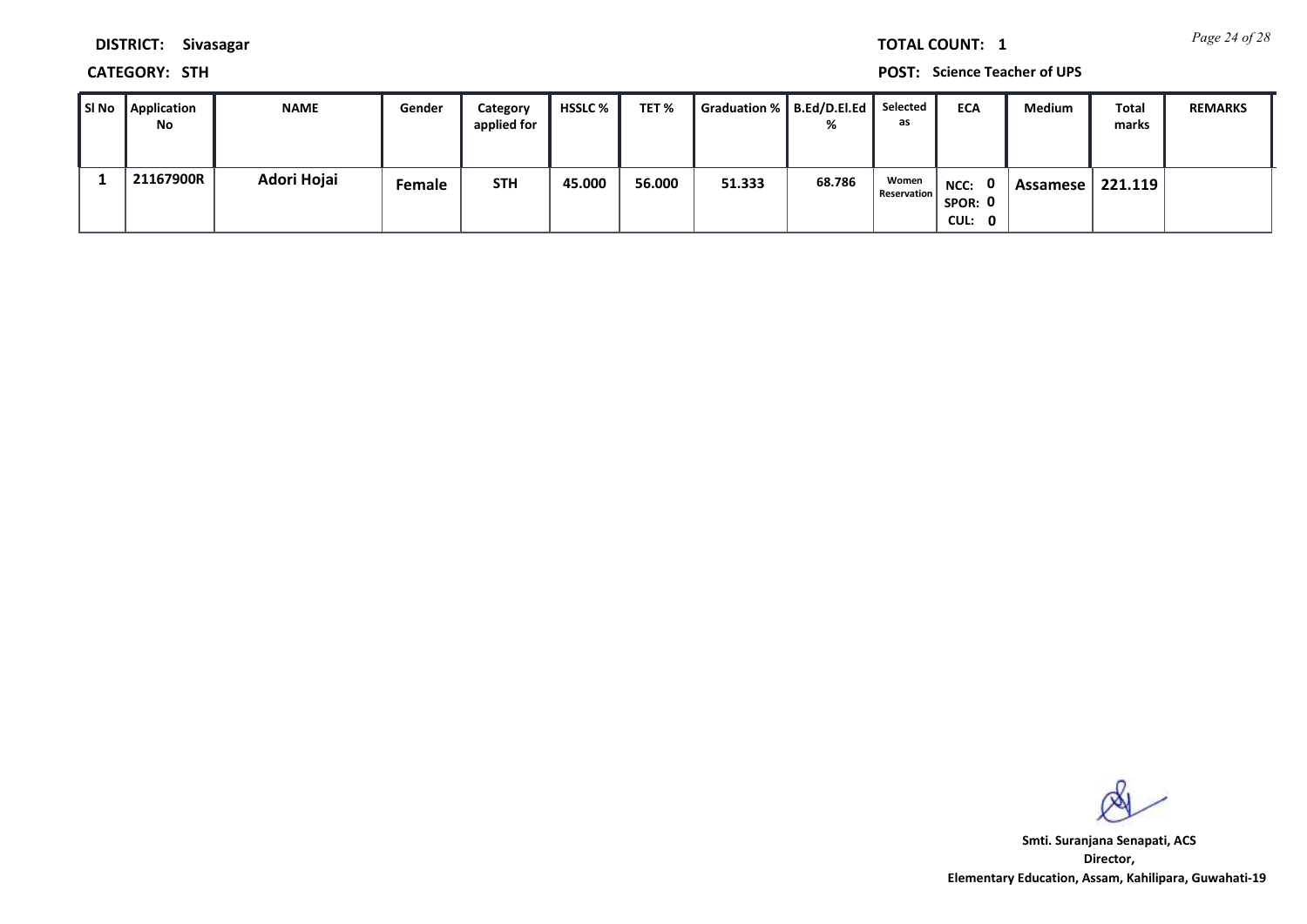*Page 25 of 28* **TOTAL COUNT: 2**

**DISTRICT: Sivasagar**

**CATEGORY: STP POST: Science Teacher of UPS**

| SI No | <b>Application</b><br>No | <b>NAME</b>          | Gender | Category<br>applied for | <b>HSSLC</b> % | TET %  | Graduation %   B.Ed/D.El.Ed | %      | Selected<br>as              | <b>ECA</b>                                | <b>Medium</b> | Total<br>marks | <b>REMARKS</b> |
|-------|--------------------------|----------------------|--------|-------------------------|----------------|--------|-----------------------------|--------|-----------------------------|-------------------------------------------|---------------|----------------|----------------|
|       | 21183461R                | Rajashreedevi Saikia | Female | <b>STP</b>              | 71.600         | 67.333 | 67.929                      | 78.000 | Women<br><b>Reservation</b> | NCC: 0<br>SPOR: 0<br>CUL: 0               | Assamese      | 284.862        |                |
|       | 21195487R                | Pratiksha Rabha      | Female | <b>STP</b>              | 69.800         | 68.000 | 66.765                      | 78.800 |                             | $\mathbf{0}$<br>NCC:<br>SPOR: 0<br>CUL: 0 | Assamese      | 283.365        |                |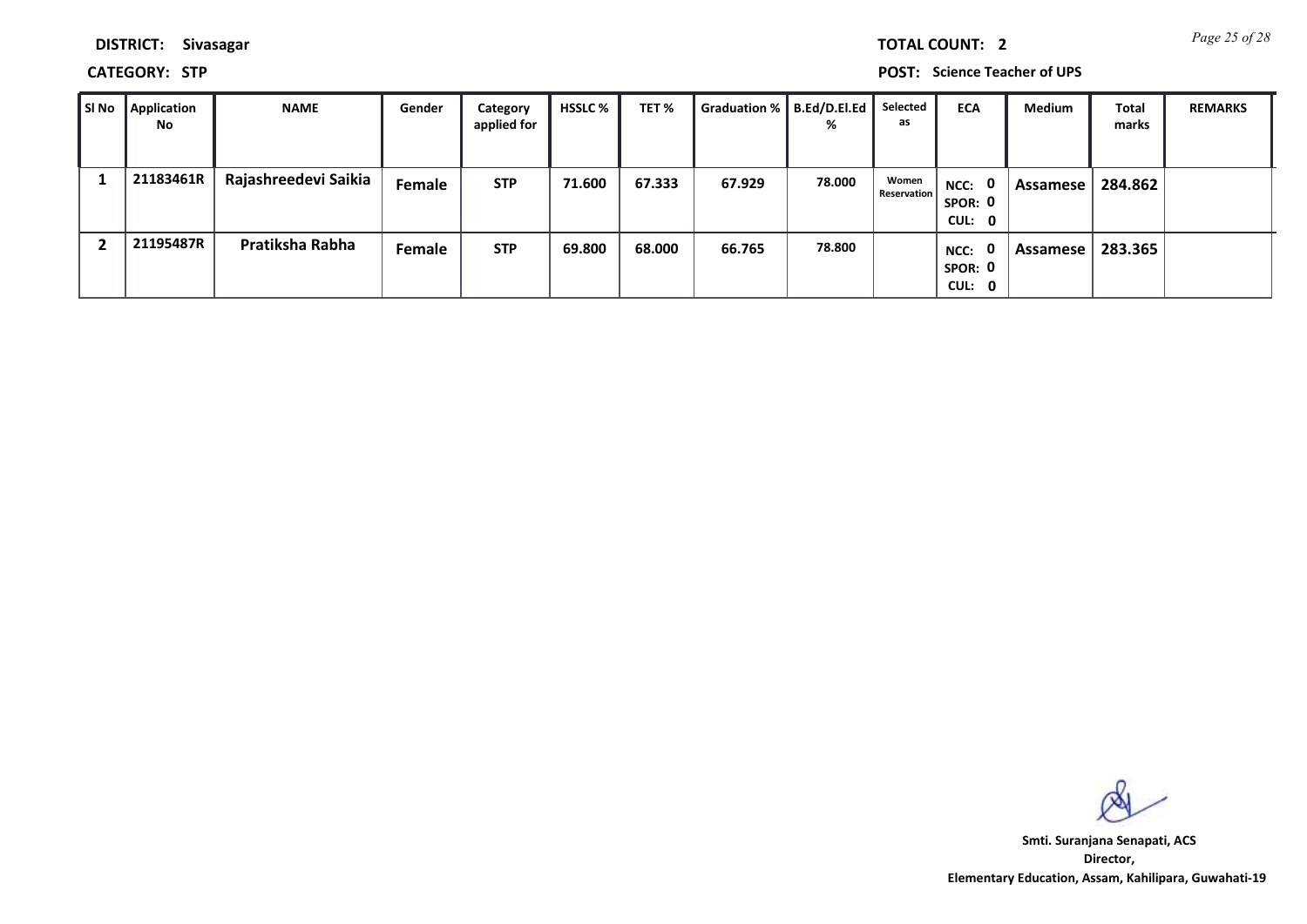| SI No                   | <b>Application</b><br>No | <b>NAME</b>                     | Gender      | Category<br>applied for | HSSLC% | TET%   | <b>Graduation %</b> | B.Ed/D.El.Ed<br>% | Selected<br>as       | <b>ECA</b>                               | Medium          | <b>Total</b><br>marks | <b>REMARKS</b> |
|-------------------------|--------------------------|---------------------------------|-------------|-------------------------|--------|--------|---------------------|-------------------|----------------------|------------------------------------------|-----------------|-----------------------|----------------|
| $\mathbf{1}$            | 21187875R                | <b>Purnima Deka</b>             | Female      | <b>UR</b>               | 79.800 | 75.333 | 75.882              | 81.143            | Women<br>Reservation | NCC: 0<br>SPOR: 0<br>CUL: 0              | Assamese        | 312.159               |                |
| $\overline{2}$          | 21207249R                | Hansraj Chauhan                 | <b>Male</b> | <b>UR</b>               | 76.600 | 70.000 | 74.882              | 78.182            |                      | NCC: 0<br>SPOR: 0<br>CUL: 0              | Assamese        | 299.664               | Withheld       |
| $\overline{\mathbf{3}}$ | 21168252R                | <b>Manash Pratim</b><br>Kashyap | <b>Male</b> | <b>UR</b>               | 70.800 | 72.000 | 74.200              | 82.429            |                      | NCC: 0<br>SPOR: 0<br>CUL: 0              | <b>Assamese</b> | 299.429               |                |
| 4                       | 21179439R                | <b>Fatema Tabassum</b>          | Female      | <b>UR</b>               | 82.400 | 67.333 | 76.176              | 72.714            | Women<br>Reservation | NCC: 0<br>SPOR: 0<br>CUL: 0              | Assamese        | 298.624               |                |
| 5                       | 21185373R                | <b>Bidisha Sarma</b>            | Female      | <b>UR</b>               | 85.000 | 64.000 | 76.059              | 70.550            | Women<br>Reservation | NCC: 0<br>SPOR: 0<br>CUL: 0              | <b>Assamese</b> | 295.609               |                |
| 6                       | 21204819R                | Saman Ali                       | <b>Male</b> | <b>UR</b>               | 76.400 | 70.667 | 58.941              | 88.500            |                      | NCC: 0<br>SPOR: 0<br>CUL: 0              | <b>Assamese</b> | 294.508               |                |
| $\overline{7}$          | 21185093R                | <b>Arshis Nath</b>              | <b>Male</b> | OBC/MOBC                | 72.400 | 68.667 | 70.071              | 82.846            |                      | $\mathbf 0$<br>NCC:<br>SPOR: 0<br>CUL: 0 | Assamese        | 293.984               |                |
| 8                       | 21185916R                | Priyanka Dutta                  | Female      | OBC/MOBC                | 68.600 | 74.000 | 86.429              | 64.444            | Women<br>Reservation | NCC: 0<br>SPOR: 0<br>CUL: 0              | Assamese        | 293.473               |                |
| 9                       | 21166500R                | <b>Shahanaz Parbin</b>          | Female      | <b>UR</b>               | 70.400 | 68.667 | 81.471              | 72.143            | Women<br>Reservation | NCC: 0<br>SPOR: 0<br>CUL: 0              | Assamese        | 292.680               |                |

### **CATEGORY: UR POST: Science Teacher of UPS**

*Page 26 of 28* **TOTAL COUNT: 18**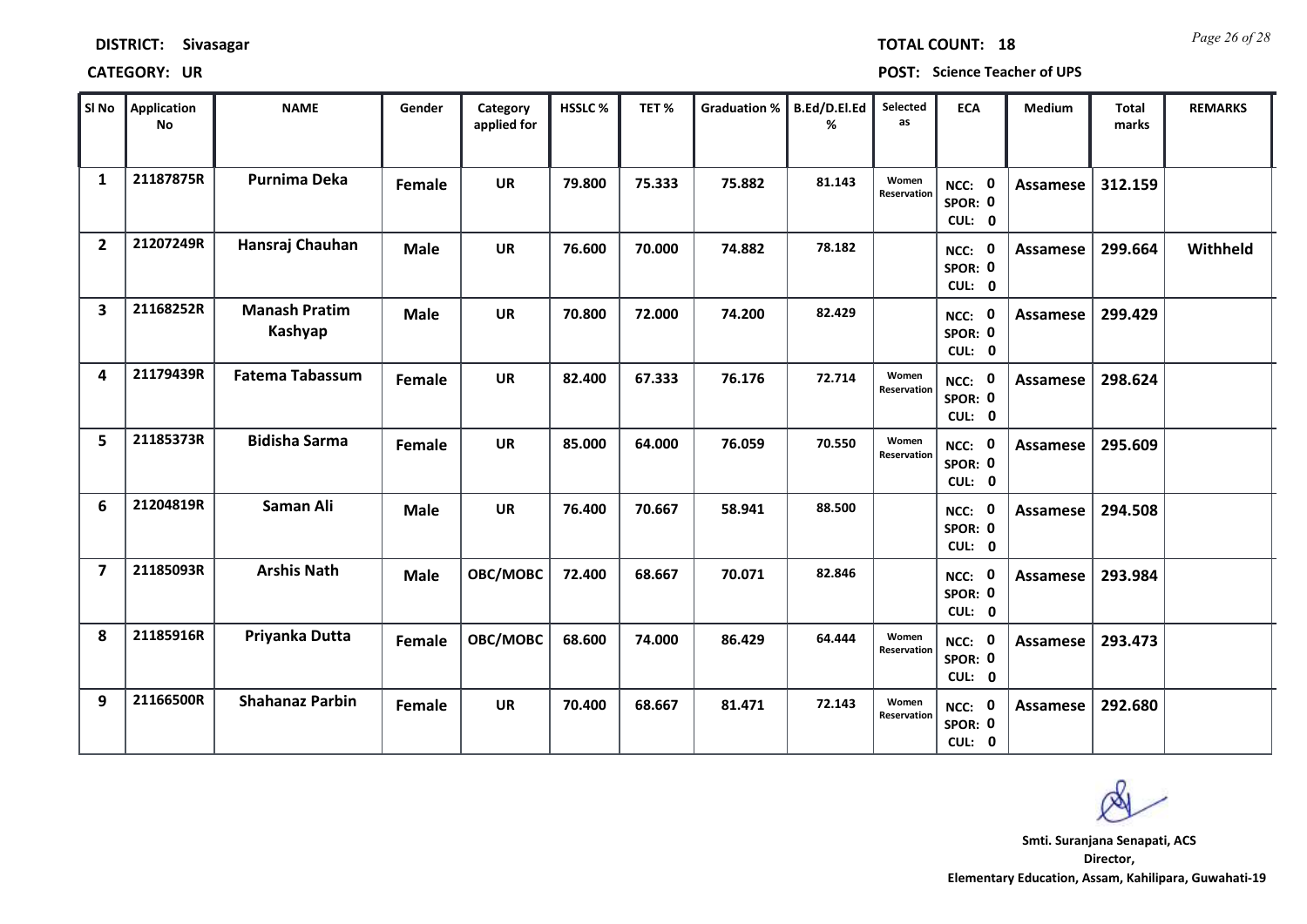| SI No | <b>Application</b><br><b>No</b> | <b>NAME</b>           | Gender      | Category<br>applied for | HSSLC% | TET%   | Graduation % | <b>B.Ed/D.El.Ed</b><br>% | Selected<br>as | <b>ECA</b>                         | Medium   | <b>Total</b><br>marks | <b>REMARKS</b> |
|-------|---------------------------------|-----------------------|-------------|-------------------------|--------|--------|--------------|--------------------------|----------------|------------------------------------|----------|-----------------------|----------------|
| 10    | 21188276R                       | <b>Kamal Kalita</b>   | <b>Male</b> | <b>UR</b>               | 76.000 | 65.333 | 81.706       | 68.929                   |                | NCC: 0<br>SPOR: 0<br>CUL: 0        | Assamese | 291.968               |                |
| 11    | 21169359R                       | <b>Pranjal Nath</b>   | <b>Male</b> | OBC/MOBC                | 76.800 | 65.333 | 75.214       | 74.091                   |                | NCC: 0<br>SPOR: 0<br>CUL: 0        | Assamese | 291.439               |                |
| 12    | 21196364R                       | Nilakshi Saharia      | Female      | <b>UR</b>               | 75.000 | 70.667 | 70.765       | 74.857                   |                | NCC: 0<br>SPOR: 0<br>CUL: 0        | Assamese | 291.289               |                |
| 13    | 21179839R                       | Dibyalakhmi Borah     | Female      | OBC/MOBC                | 67.600 | 69.333 | 72.357       | 80.350                   |                | NCC: 0<br>SPOR: 0<br>CUL: 0        | Assamese | 289.640               |                |
| 14    | 21195564R                       | Sudipta Saha          | Female      | <b>UR</b>               | 80.000 | 67.333 | 61.641       | 79.900                   |                | NCC: 0<br>SPOR: 0<br>CUL: 0        | Assamese | 288.874               |                |
| 15    | 21193738R                       | Subhrajit Saikia      | <b>Male</b> | <b>UR</b>               | 83.000 | 71.333 | 63.118       | 71.286                   |                | NCC: 0<br>SPOR: 0<br>CUL: 0        | Assamese | 288.737               |                |
| 16    | 21181699R                       | Sabina Sultana        | Female      | <b>EWS</b>              | 70.600 | 66.000 | 72.647       | 79.400                   |                | NCC: 0<br>SPOR: 0<br>CUL: 0        | Assamese | 288.647               |                |
| 17    | 21196151R                       | <b>Hafizur Rahman</b> | <b>Male</b> | <b>UR</b>               | 71.800 | 60.667 | 64.588       | 90.100                   |                | <b>NCC: 0</b><br>SPOR: 0<br>CUL: 0 | Assamese | 287.155               |                |
| 18    | 21192448R                       | <b>Bishal Paul</b>    | <b>Male</b> | <b>UR</b>               | 74.400 | 76.667 | 67.353       | 68.500                   |                | <b>NCC: 0</b><br>SPOR: 0<br>CUL: 0 | Assamese | 286.920               |                |

T.

*Page 27 of 28* **TOTAL COUNT: 18**